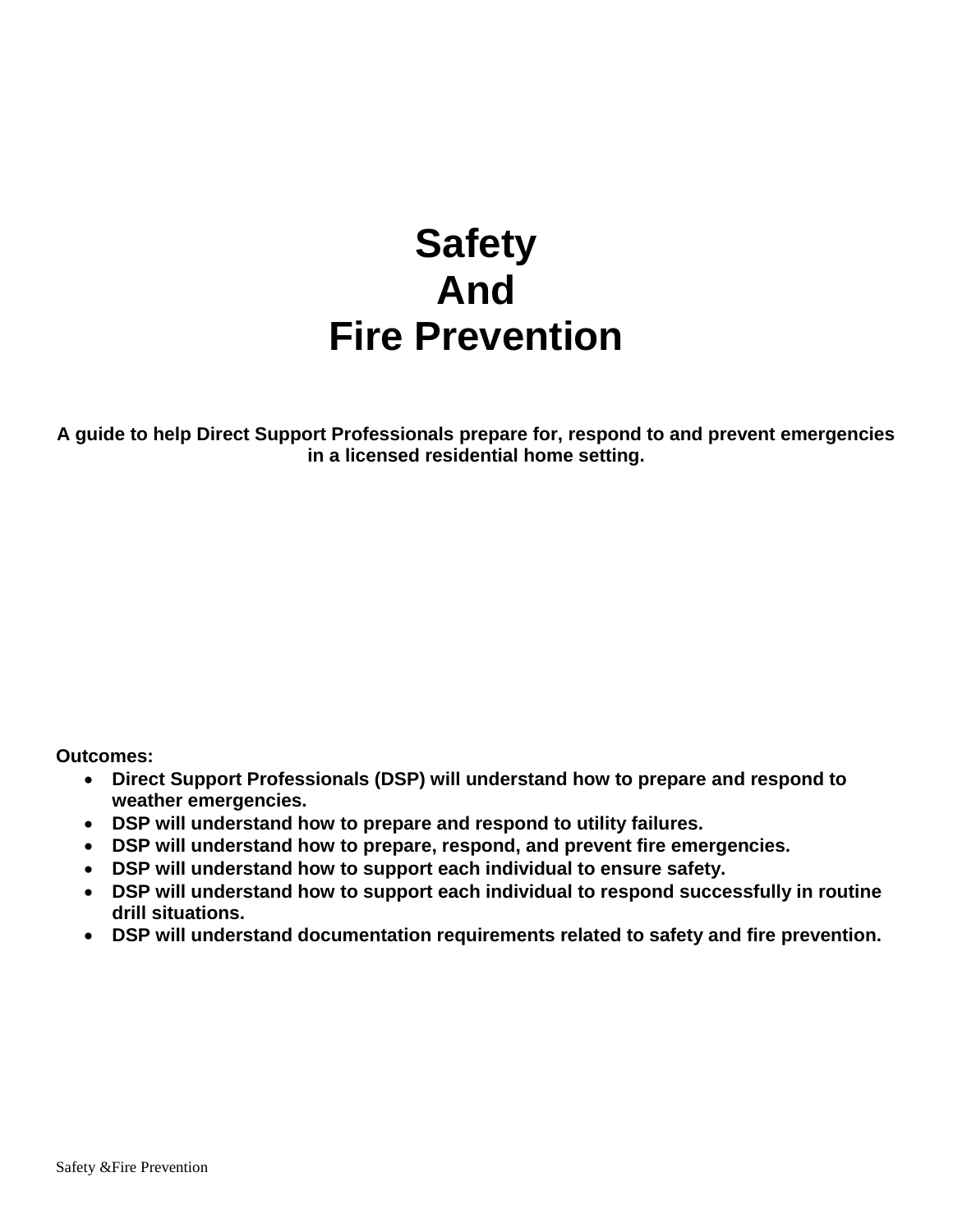# **SAFETY AND FIRE PREVENTION TRAINING CHECKLIST**

Trainer will assure the following is completed for the Safety and Fire Prevention unit.

- 1. Direct Support Professional (DSP) will be given time to read the safety and fire prevention unit.
- 2. Trainer will make sure that DSP reviews the handouts on "Poison Prevention" and "Preventing Frostbite and Hypothermia"
- 3. DSP will read the Evacuation Plan for the residential setting where they are working.
- 4. DSP will review the Person Centered Plan for each individual for special instructions related to safety.
- 5. Trainer will instruct DSP on the operation and location of the fire alarm.
- 6. Trainer will provide a tour of the home and show the DSP the location of:
	- Fire extinguishers Blood Spill Kit Personal Protective Equipment (PPE) Emergency Kit Bag Carbon Monoxide Detector Smoke and Fire Alarms The "Safe Area" used for severe storms and tornados Alternate and primary evacuation routes Any special equipment used for evacuation
- 7. Trainer will review forms used for fire and tornado drills and documentation guidelines.
- 8. Trainer will review monthly equipment maintenance and required routine equipment checks.
- 9. DSP will complete the test Trainer will review with DSP using the answer key.
- 10. DSP will observe a fire drill and participate in a fire drill.
- 11. Trainer will answer any questions related to safety and fire prevention.
- 12. Trainer will review AFC administrative rules400.14318 (1-6) [400.15318 (1-6)]. Trainer will assure that the DSP knows where the AFC Licensing rules are located in the home for easy reference.
- 13. Trainer will review How to Complete E-Scores located at the end of this Unit, which are required by Certification of Specialized Program Administrative Rule 333.1803.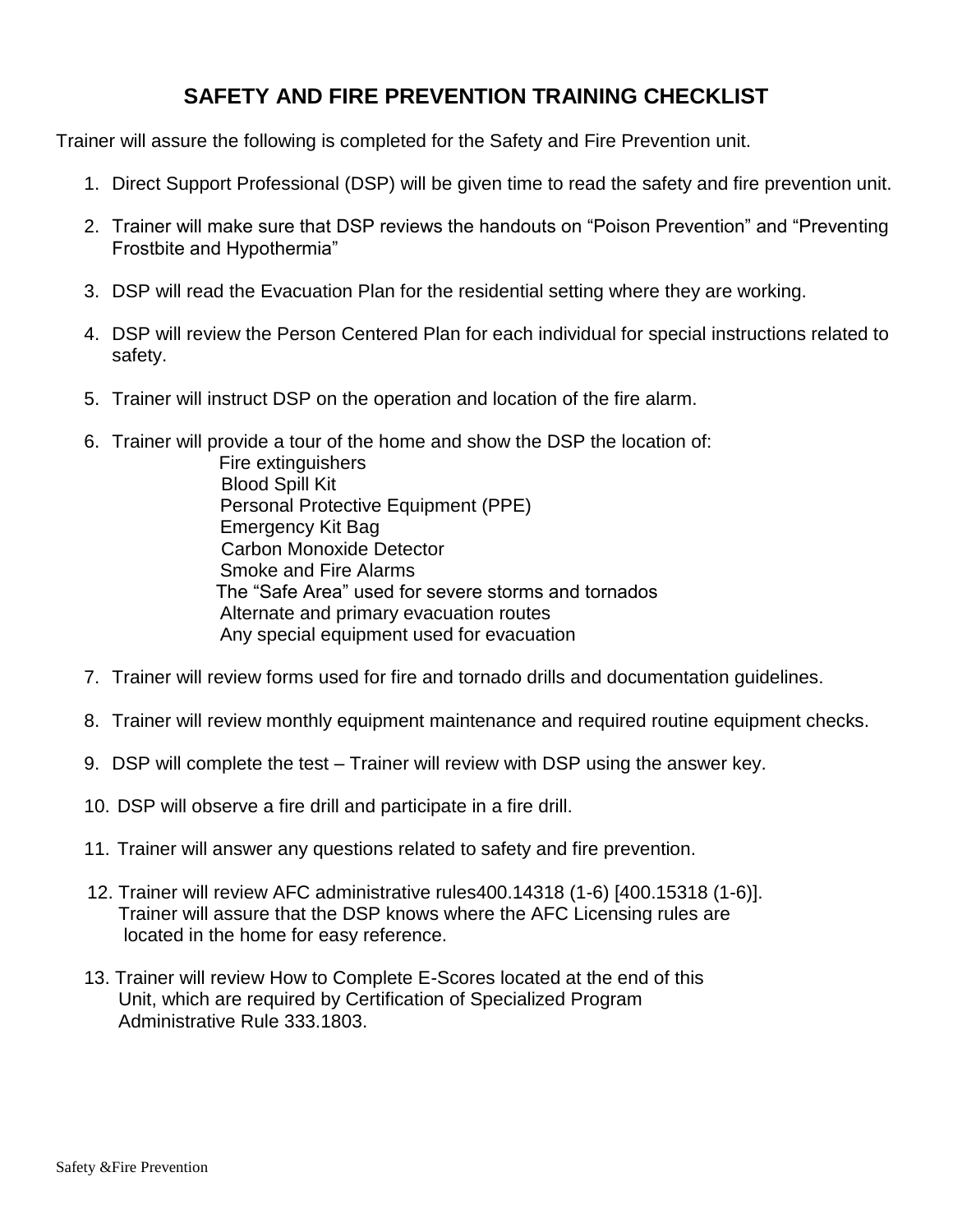# **SAFETY AND FIRE PREVENTION**



#### **Emergency Information and Supplies:**

During orientation you will become familiar with emergency policies, practices and specific needs of the individuals residing in the home. You will need to learn what emergency supplies should be available and where these supplies are located. If you have a suggestion to improve safety in the home discuss it with your supervisor. There may be a consumer residing in the home that would enjoy the opportunity to contribute to safety practices by monitoring, or assisting with the monthly monitoring of safety equipment.

What supplies must be available in a specialized residential group home?

All homes must have complete Blood Spill Kits. It is not acceptable to have the required contents scattered or stored in different areas of the home. These items must be stored as a unit (all items in one container). The kits must be monitored monthly to assure they remain intact. Each provider will have a form that can be used to document this monitoring.

#### **The following list is minimum required contents of a blood spill kit:**

- 1. pair disposable latex gloves
- 2. disposable apron or gown
- 3. scoop/scrapers
- 4. red biohazard bags with ties
- 
- 6. isolation mask 8. antiseptic wipes
- 5. disposable towel 7. pair protective eyewear
	-

All specialized residential settings must have contingency plans for emergencies. You must review these plans and know where they are located. Plans must be available for medical emergency, death of a consumer, missing consumer, emergency lodging, water shortage, inclement weather and flood. You may want to obtain information related to your community emergency plan as well.

#### **Emergency Supplies:**

All homes must have complete emergency kit bags. An emergency kit bag is also recommended for the vehicle. The kits must be monitored monthly to assure they remain intact. Each provider will have a form that can be used to document this monitoring.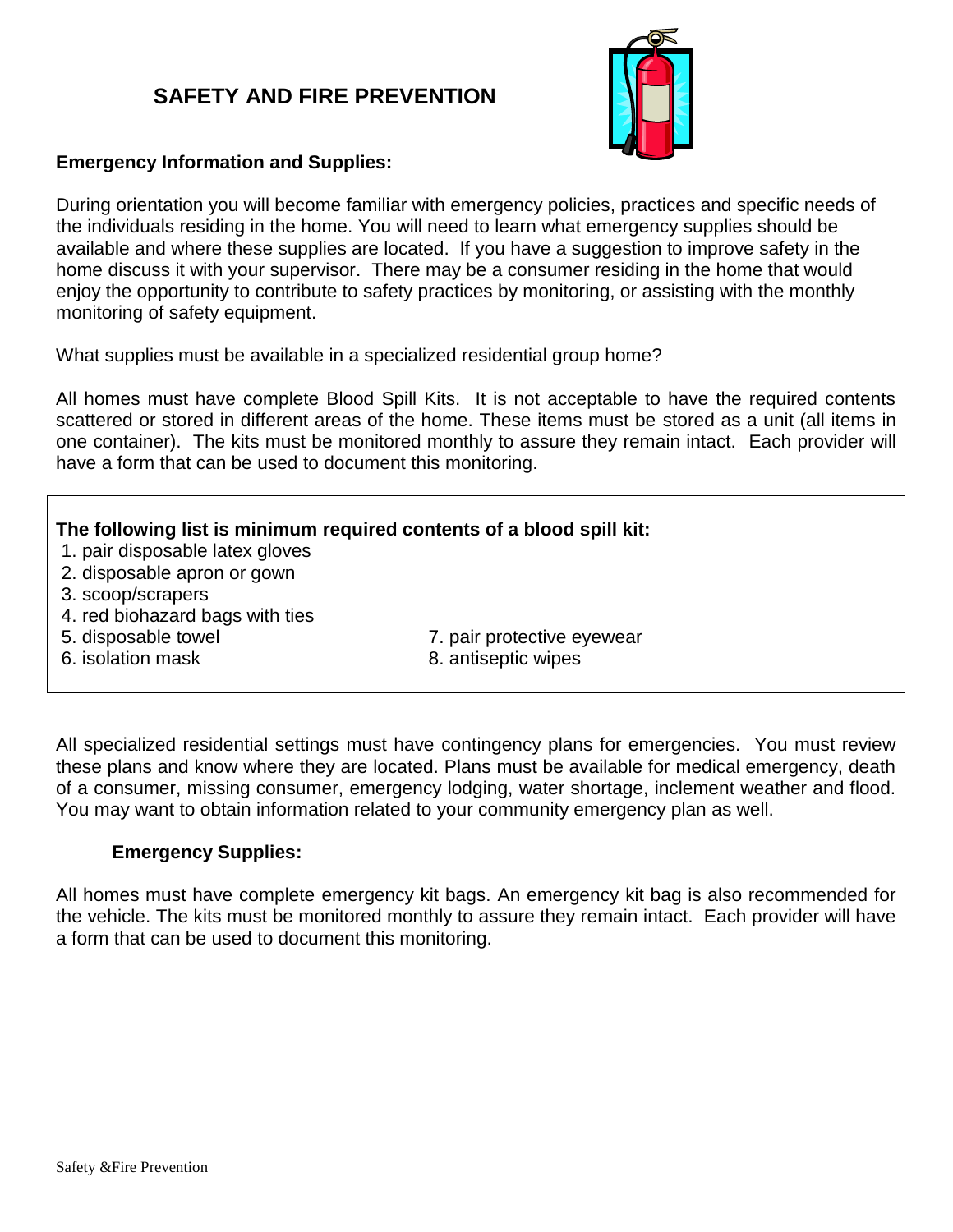#### **Emergency Kit Bag Contents**

At minimum, emergency bags should include the following:

- Battery powered radio and extra batteries (or wind –up) radio
- First aid kit
- Depends (if applicable)
- Flash light and extra batteries (or wind –up) flashlight
- Keys for van and home
- Gloves
- Rain ponchos
- Thermal blankets
- Wet wipes
- Bottled water, also dated
- Emergency numbers
- Snacks per individual preferences, health and dietary concerns (these snacks must be dated).
- Consumer profiles

Any confidential information in the consumer profile must be protected. This information must be locked. Small wheeled bags can be used if it is easier for people to pull the bag than to carry one. If a fire, smoke or similar emergency requires evacuation of the home, remember that evacuation of consumers and staff is a priority. DSP's cannot re-enter the home once everyone is out. If the bag is too large to take out of the home at the same time as the DSP's are assisting people in evacuation – leave it behind.



A **severe storm** is a storm with high winds, dangerous lightning, and possibly hail. It could cause power outages, and damage to homes and property.

**Thunderstorms –** Advance warning of a coming storm is critical to prevent being caught in a storm. Make sure you are aware of the weather forecast when planning outdoor activities. If you are outside when a thunderstorm threatens, get inside a home, large building or an automobile.

**Lightning** - Lightning often occurs during thunderstorms. Precautions can be taken to reduce your risk of being struck.

- $\triangleright$  Stay away from tall isolated trees, telephone poles, hilltops or other high areas that act as natural lightning rods.
- $\triangleright$  In a forest, seek shelter under a thick growth of small trees. In open areas, go to a low place such as a ravine or valley.
- $\triangleright$  Seek shelter in a home large building or an automobile.
- Get away from open water, metal equipment or metal objects such as bicycles, motorcycles or golf carts.
- $\triangleright$  Stay away from wire fences, clotheslines, metal pipes and rails. If you are walking in a group, spread out and try to stay several yards apart.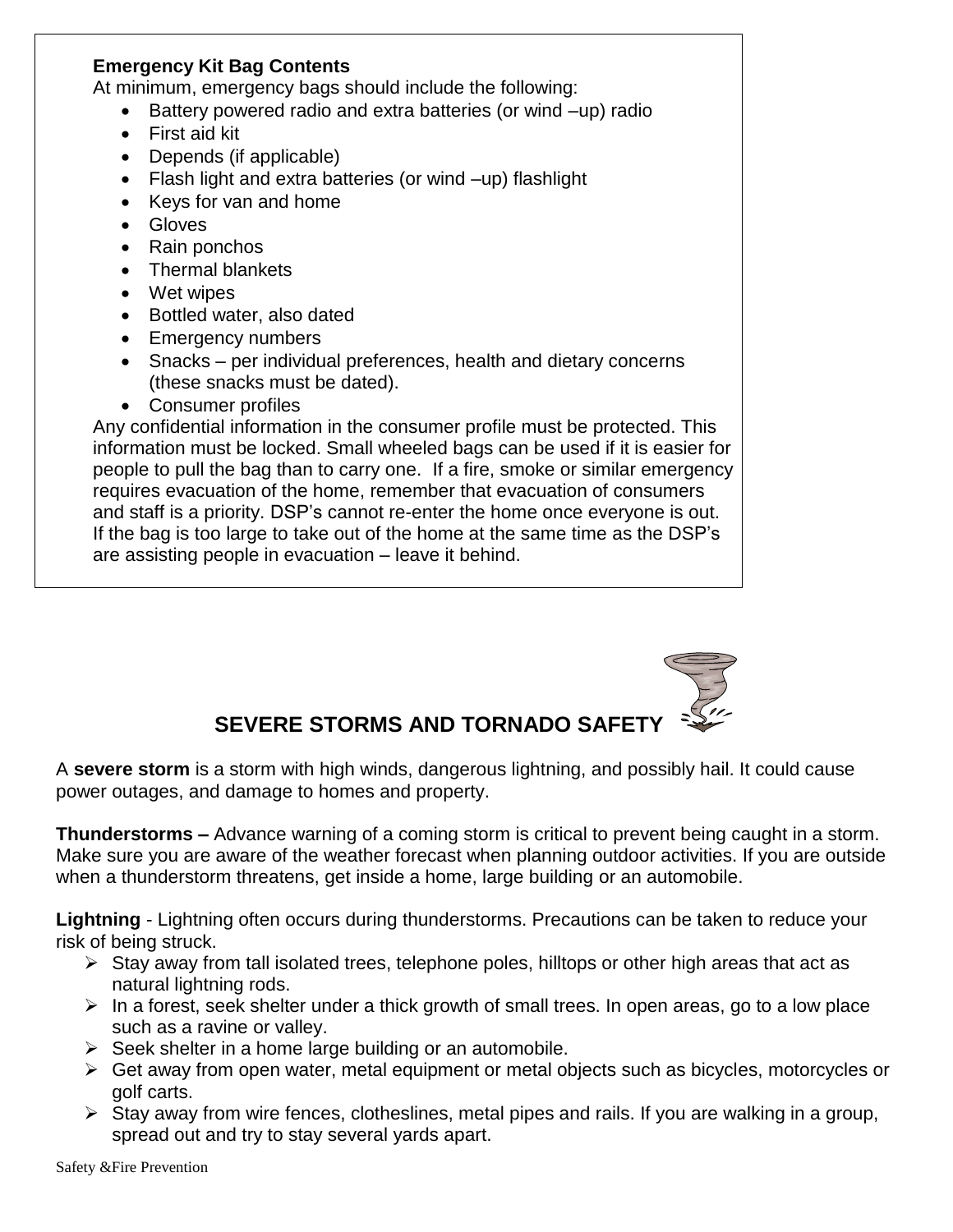### **REVIVING A VICTIM OF ELECTRICAL SHOCK**

If a victim is not breathing, start mouth to mouth resuscitation immediately to prevent damage to the brain.

### **TORNADOES**

A **tornado** is a column of violently rotating winds that extend down from a thunderstorm cloud and touch the earth. A tornado can occur anytime but are most common during the months of April, May, June and July.

### **KNOW THE DIFFERENCE BETWEEN A WATCH AND A WARNING!**

A **"watch"** means: conditions are favorable for a severe storm or tornado to occur.

A **"warning"** means: that a severe storm or tornado is actually happening – **TAKE COVER.**

### **TORNADO PROCEDURES:**

- 1. When a "watch" is issued, prepare to move to your safe area. Monitor the local radio station for sudden weather changes or bulletins.
- 2. If any of the following occur:
	- High winds in excess of 30 miles per hour
	- A fire siren is blown
	- A funnel cloud is spotted
	- A **TORNADO WARNING** is issued SEEK SHELTER IMMEDIATELY!
- 3. Close interior and exterior doors to minimize the chance of injury due to flying glass. Stay away from windows and outside walls!
- 4. Stay tuned to the local station while you are in your safe area.
- 5. When the storm has passed leave the safe area with caution. If any potentially dangerous conditions exist (broken glass, windows, or other damage) contact the proper person.

If you are traveling when conditions are favorable, drive to the nearest large building that can be used as a shelter. Stay near a shelter until the threat has passed. If you are driving and a warning is issued, seek shelter in a large building. If a building is not available, you may need to lie down in a ditch or ravine. Do not try to outrun a tornado in your vehicle!

#### **WINTER STORMS**



Winter storms call for special precautions. Snowfall, blizzards and ice storms can trap people inside for days. Snow and ice can break power lines and cause loss of electricity and heat.

A winter storm may also cause utility failure. Extended exposure to cold temperatures may cause injury or death. Knowing what to do to prepare for and respond to a winter storm can save your life!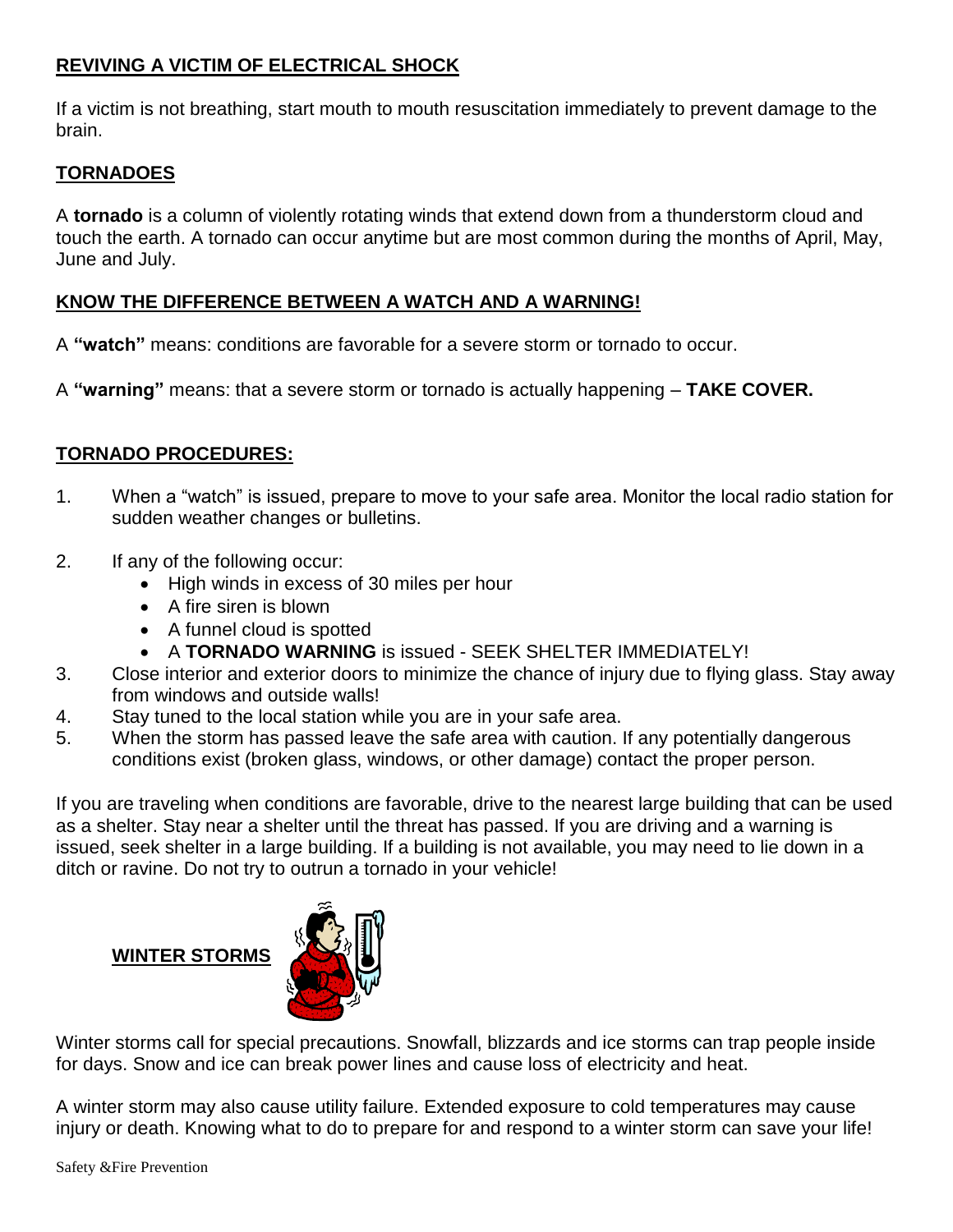### **WHAT PRECAUTIONS CAN YOU TAKE?**

A battery-powered radio is your best source of information in an emergency. Remember to have extra batteries on hand! Listen to the radio to keep posted on weather reports.

Draw water into as many containers as possible. Gather battery-powered lanterns, flashlights, etc. in case you lose your power. Make sure your home has a corded phone!

If candles are used, **BE CAUTIOUS!** Candle-holders should surround the candle totally (like a glass globe or a fish bowl). Do not leave a candle burning unattended. Battery operated candles or camp lights are recommended.

If you experience heat failure, dress in layers and keep moving!

If your home has fuel delivery, remember to assure an adequate supply of fuel is available at all times, especially if a winter storm is predicted!

### **Portable heaters are not permitted for use in licensed settings under any circumstances.**

#### **EQUIPMENT YOU MAY NEED:**

Bottled water  $\Box$  Food supply Warm clothing Warm Blankets

Battery operated candles Figure Flashlight/extra batteries

#### **SPECIAL CONSIDERATIONS:**

- $\triangleright$  If you experience a heating failure you may need to keep a steady trickle of water flowing from each faucet to prevent the pipes from freezing.
- $\triangleright$  If the temperature inside falls to below 55 degrees it may be necessary to contact someone so that you can evacuate.

### **FLOODS**

Floods usually occur in Michigan during the Spring and Fall when rainfall and water runoff are at their peak. Flash floods are particularly hazardous because they can occur quickly and without warning. Swiftly moving water can damage or destroy buildings and structures. This can lead to injuries and drowning. Floods can interrupt power and make roads impassable. Severe floods occur rarely, but knowing how to prepare and respond can prevent disaster.

#### **Notification and warning**

Notification of a flood **watch** or **warning** is received by:

- 1. Radio and television
- 2. Sirens and alert monitors
- 3. Emergency personnel who go door to door
- 4. National Weather Service or local emergency jurisdiction

Safety &Fire Prevention If a flood warning is issued for your area, local government officials will issue evacuation instructions over the television or radio.

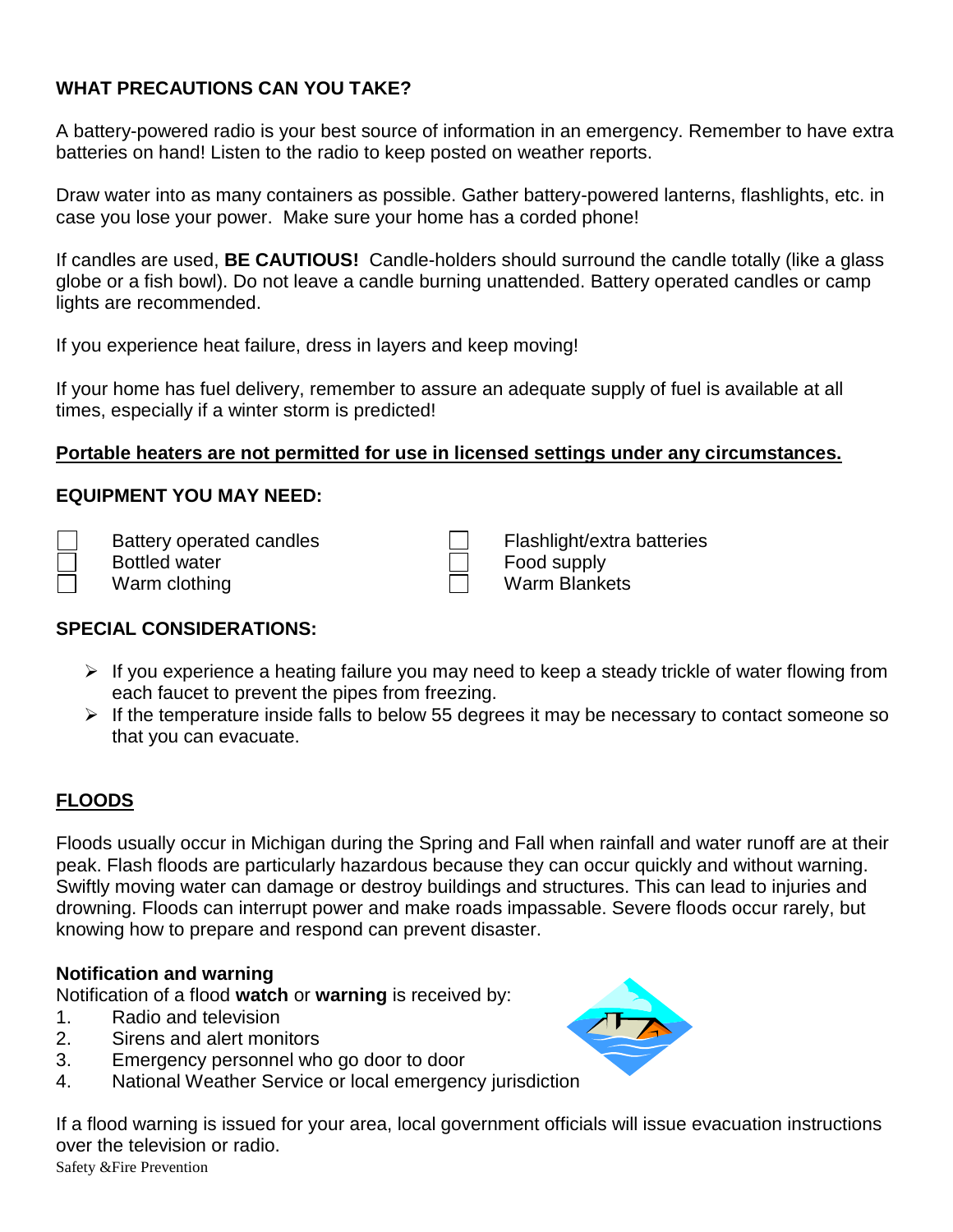Never drive through an area where water is covering the road or moving swiftly across the road. Turn around and find another route.

### **WATER SHORTAGE PRECAUTIONS**

- Water supply must be stored in clean dated containers and exchanged every 6 months.
- If there is room in your freezer water can be frozen and melted as needed.
- Keep a supply of bottled water.
- Fill bathtubs if a water shortage is possible. This will allow water for filling toilets, washing dishes, personal care, etc.

If water is contaminated or questionable, treat it with "potable" water tablets. These tablets make water safe to drink and can be purchased at hardware or drug stores.

Purify water with household bleach. Use bleach that contains hypochlorite as its only active ingredient. Use 8 drops of bleach per gallon of water. If water is cloudy use 18 drops of bleach. Make sure you stir or shake this water and let it set for at least one hour before you drink it.

### **POWER OUTAGE CONCERNS:**

### **AIR CONDITIONING FAILURE**

Air conditioning failure can pose a serious threat to the elderly or those with other health conditions. The following tips will help you keep cool in an air conditioning failure:

- Shut all curtains
- Don't open windows unless it will let cooler air in.
- Go to a lower level of the home if possible to stay cool.
- Keep individuals well hydrated- offer fluids frequently.

#### **FOODS THAT SPOIL**

If a power failure continues for a long time, food may begin to spoil. A loaded freezer will keep foods frozen 36 – 48 hours if the door is kept shut.

Avoid opening freezer and refrigerator doors more than necessary. Transfer foods you will use soon to an insulated chest type freezer. If you can obtain ice, transfer as much as possible into coolers. Cold foods are to be kept at 40 degrees Fahrenheit or lower.

### **GAS LEAKS**

If you think there is a gas leak do the following:

- **1. Evacuate immediately!**
- **2. Do not turn any electrical switches on or off.**
- **3. Do not use the telephone.**
- **4. Do not use any matches or lighters.**
- **5. Go to a neighbor's and call the gas company right away.**

### **CARBON MONOXIDE POISONING**

Carbon monoxide is a clear, odorless gas. The symptoms may be headaches, dizziness, and sleepiness.

If your carbon monoxide detector goes off, or you suspect carbon monoxide poisoning, you must evacuate immediately!

### **OTHER EMERGENCIES:**

- **Know the symptoms and treatment of Frostbite and Hypothermia.**
- **Know the symptoms and treatment of Hyperthermia.**
- **Know the procedures for responding to a suspected Poisoning.**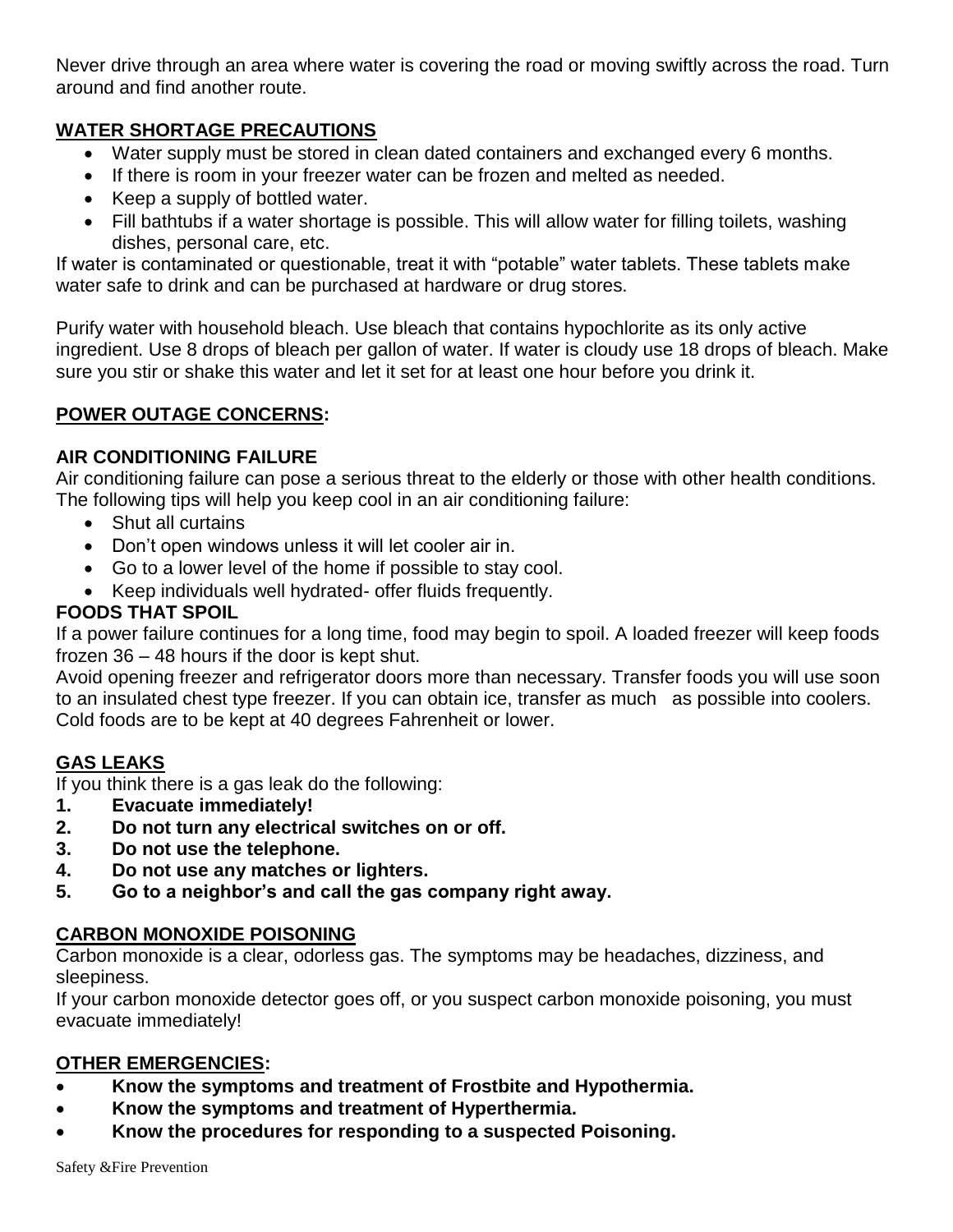

As a Direct Support Professional, you must understand how to react to a fire or smoke emergency.

- Evacuation is your absolute FIRST PRIORITY in a fire or smoke emergency. GET EVERYONE OUTSIDE!
- **EVACUATE IMMEDIATELY – Time is the most important factor!**

**If you smell smoke, see flames or smoke, or hear the fire alarm, you must evacuate immediately!** In a residential setting there are no "false alarms". That means even if you know the toaster set off the smoke alarm….just evacuate!

- $\triangleright$  Do not look for the fire! Do not attempt to fight the fire! A fire doubles in size every 19 seconds! Just get out! Go to your **designated** meeting place.
- $\triangleright$  Do not waste time getting dressed!
- $\triangleright$  Do not try to save property or possessions!
- $\triangleright$  Have regular fire drills to prevent panic and assure proper action!

#### **DON'T RE-ENTER THE HOUSE – Once you are out, stay out! Call the fire department and other emergency numbers from a neighbor's.**

### **FIRE EXTINGUISHMENT**

You must never use a fire extinguisher to put out a fire! Putting out a fire is the job of a professional fire fighter! There are **only two reasons** you will ever use a fire extinguisher:

**RESCUE – If you need to get to someone to evacuate them and there is a fire between you and them.** 

**ESCAPE – A fire may be blocking your exit and you need to use the extinguisher to suppress the flames long enough to get this person out.** 

An ABC (multi-purpose) extinguisher will put out most fires that start in a home. An extinguisher is useless unless you know how to operate it!

### **Using a fire extinguisher:**

- 1. Hold extinguisher upright. Pull the pin out.
- 2. Stand at least 6-8 feet from the fire. Do not get closer!
- 3. Aim the nozzle at the base of the fire and squeeze the handles.
- 4. Sweep side to side slowly, moving closer as the flames diminish.

Fire extinguishers last only about 8-10 seconds! Fires can and do re-ignite. If you need to use an extinguisher for **RESCUE** or **ESCAPE** do it quickly and **GET OUT!**

### **HOME SPECIFIC PROTECTION PLAN**

Review the protection plan for your home. Be sure you know all the following information!

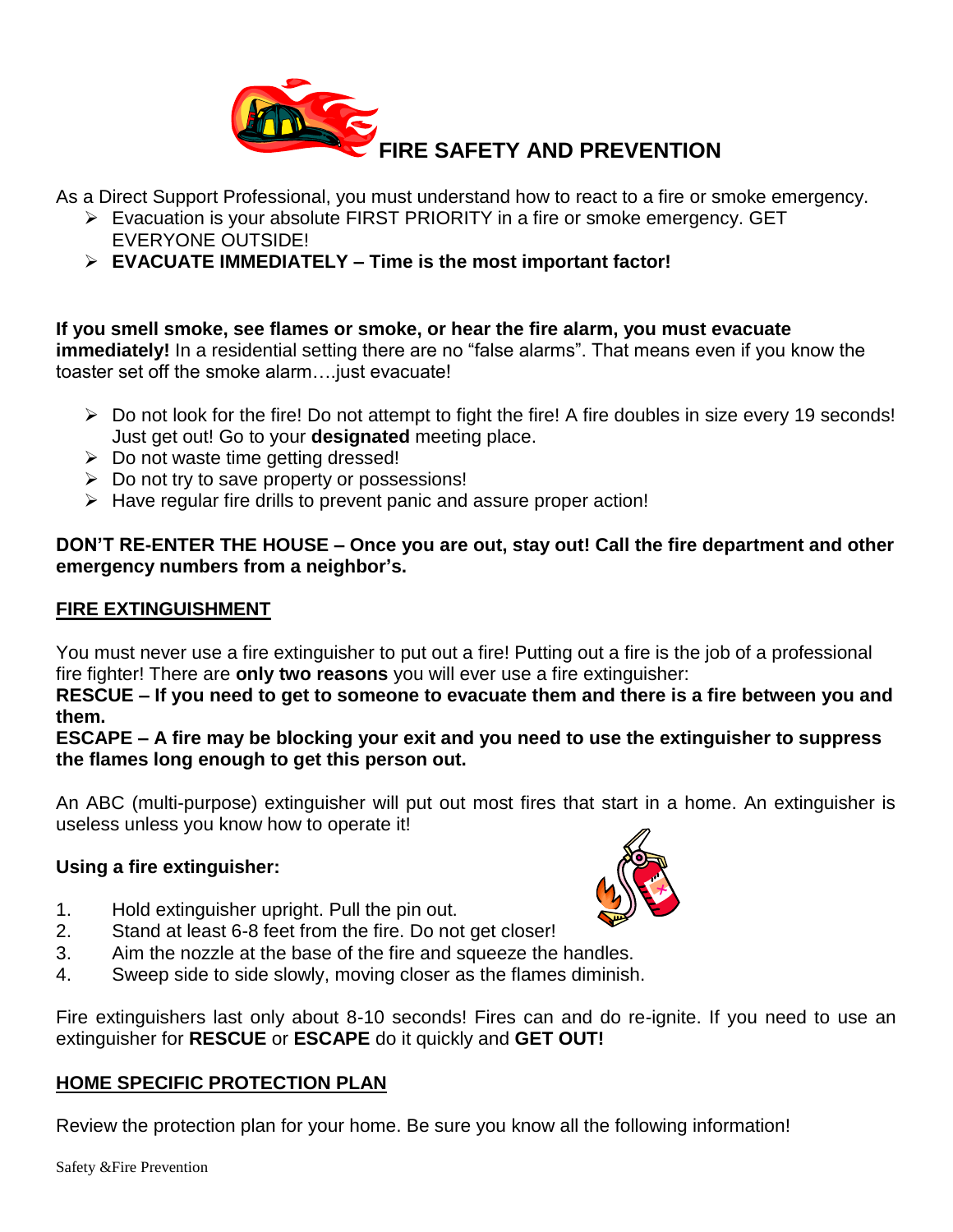- Specific evacuation procedures for all individuals who reside in the home.
- $\Box$ Evacuation procedures staff must follow for each specific home– **know your role!**
- $\Box$ Location of the meeting area or destination where the "head count" is completed. This area should be just outside the primary exit door – in case someone is not accounted for!
- $\mathbf{L}$ Location of the place of safety. This is a place far enough away from the home to keep everyone safe from the fire and emergency vehicles. It should be in the front of the home if possible.
- $\Box$ Primary exits from all rooms.
- $\Box$ Alternate exits.
- $\Box$ Where your emergency kit bag is located.
- $\Box$ Emergency numbers and who should be contacted.

Each protection plan should contain the **KNOWLEDGE OF FIRES** section. This is information all Direct Support Professionals must know!

#### **KNOWLEDGE ABOUT FIRES:**

#### **A. GENERAL KNOWLEDGE:**

- 1. The absolute **FIRST PRIORITY** in a fire emergency is to evacuate everyone in the home.
- 2. **TIME** is the most important factor in a fire. Any delay may increase the danger, and decrease people's chance to escape.
- 3. **CLOSING THE DOORS** on the way out will help contain smoke and fire spread giving more time for evacuation.
- 4. Smoke rises **KEEP LOW!** Smoke is the real killer in fires.
- 5. Once everyone is out do not re-enter the house!

#### **B. FIRE EXTINGUISHMENT:**

- 1. No attempt should be made to fight a fire except:
	- a. To create an escape route, if trapped, OR
	- b. Rescue someone who is trapped.

#### 2. **HOW TO USE A FIRE EXTINGUISHER:**

- a**.** Hold the extinguisher firmly upright and pull the pin.
- b. Stand 6 to 8 feet from the fire no closer.
- c. Aim the nozzle at the base of the fire and squeeze the handles.
- d. Sweep slowly in a side to side motion and move forward as the flames subside.
- e. Fires can re-ignite! Get Out!!!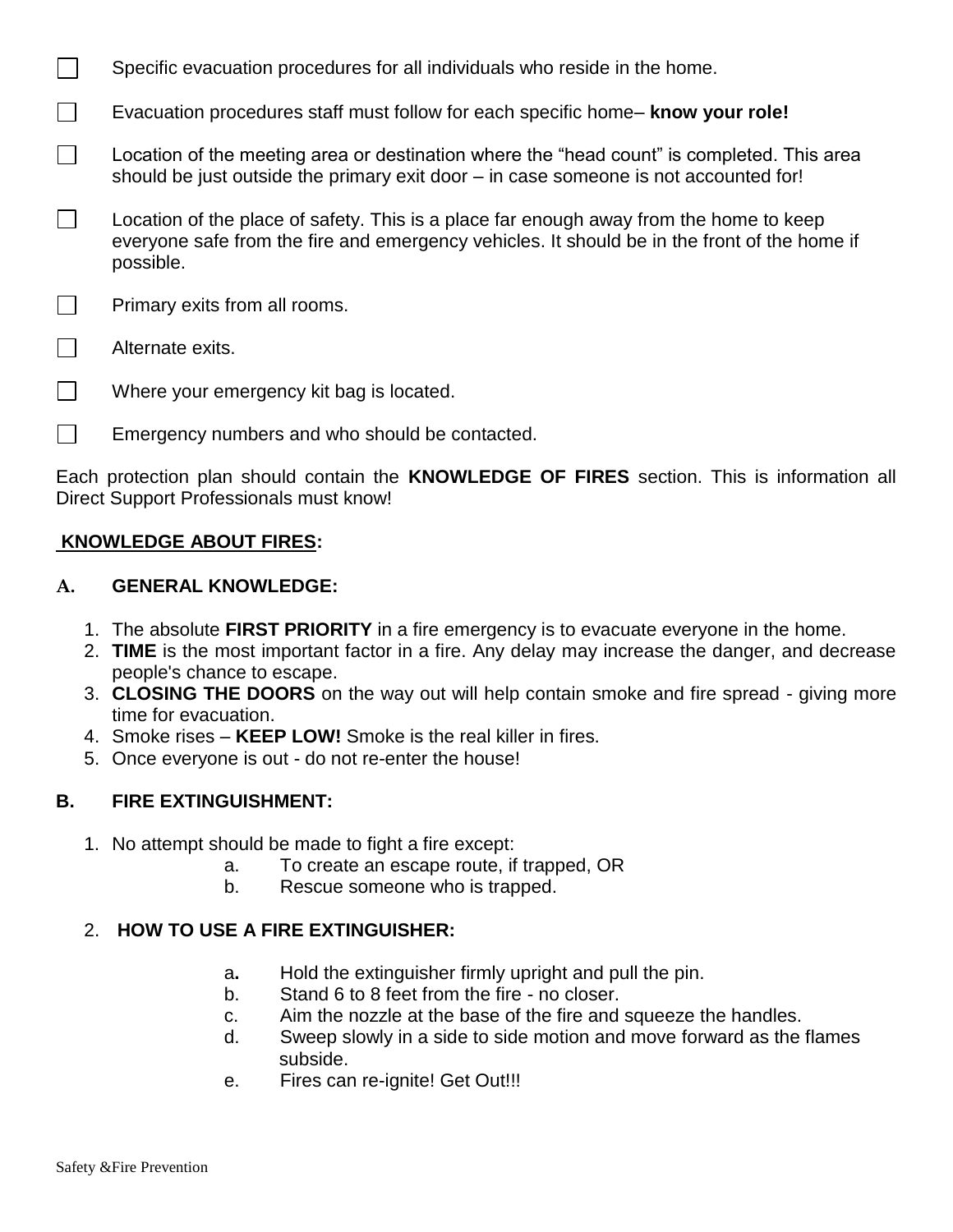### **C. IF YOU ARE TRAPPED:**

- 1. Close the room door and stuff bedding, clothes, etc. under the door.
- 2. Open a window for air. You may have to break it.
- 3. Stay close to the floor to avoid smoke.
- 4. Make noise or hang something out the window to let people know where you are.

It is important to know what to do in a fire emergency. Learning the correct action could save your life!

#### **Most people die or are injured in a fire for the following reasons:**

- $\triangleright$  They do not get enough warning.
- $\triangleright$  They do not evacuate immediately.
- $\triangleright$  Once they are out, they go back into the house for some reason.

### **FIRE PREVENTION IS KEY TO A SAFE ENVIRONMENT!**

### **SMOKE DETECTORS – Provide warning.**

- $\triangleright$  Have enough working smoke detectors to provide warning. There should be a minimum of one on every level and outside sleeping areas.
- $\triangleright$  Make sure that they are properly placed. See manufacturer instructions.
- $\triangleright$  Test the detectors monthly. Testing them on the first day of each month will help you remember.
- $\triangleright$  Replace the batteries at least once a year. Do this on a birthday or a holiday so that you won't forget.
- $\triangleright$  Replace the entire detector every 5 years or as recommended in the manufacturer instructions.
- $\triangleright$  Don't take the battery out of a smoke detector! If you are having nuisance alarms, check to see if the detector is located too close to an area that would cause problems such as the kitchen or bathroom.



### **FIRE DRILLS**

Fire drills are conducted so that the individuals who live in the home and DSP staff can practice how to respond in an actual fire or smoke emergency. All DSP staff that work in the home must participate in enough fire drills to be efficient and well practiced in using the home's evacuation plan. Every home with four or more individuals living there should conduct and document fire drills at least once during the daytime, evening, and sleeping hours during every three month period.

### **CONDITIONS:**

 $\triangleright$  Fire drills should only be conducted with the normal number of staff on duty. Extra staff may be present to observe and record but may not participate in the drill.

Safety &Fire Prevention  $\triangleright$  Surprise drills (no staff notice) should be conducted as frequently as possible.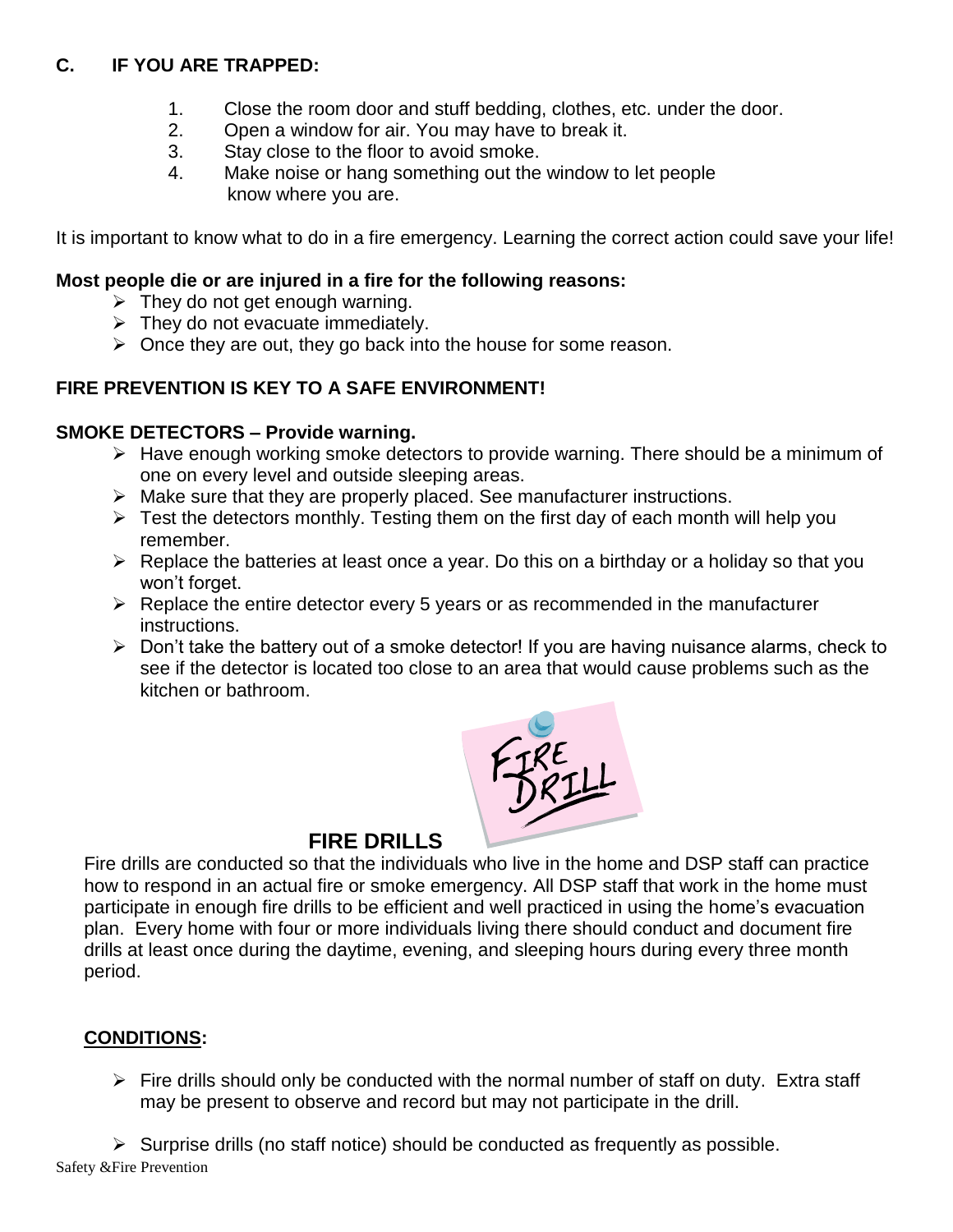$\triangleright$  The people who live in the home are never alerted that there is going to be a drill.

Priority should be given to conducting drills during difficult conditions such as:

- During periods of deepest sleep (1/2 to 3 hours after going to sleep).
- During meal times, bathing, recreation times, etc.
- \* During cold weather.

#### **PROCEDURE:**

- 1. The alarm or smoke detector should be activated through the entire drill. Start timing the drill as soon as the alarm starts.
- 2. DSP staff should know and follow the evacuation plan. Give the instruction used in the plan to direct individuals to the designated meeting area. **Never shout, call out, or say "FIRE".**
- 3. Give prompts and assistance as needed. Do not wait for people to respond independently, even if they can.
- 4. Do a head count at the destination. Stop timing the drill as soon as the last person is out the door.
- 5. One staff should return to the house, shut off and reset the alarm. They should return to the destination and give the "all clear".

### **Fire Drills (Information and recommendations to staff)**

- **Fire drills are** *required* in any licensed setting.
- Fire drills should be completed with the normal number of staff on duty. Extra staff can observe or sound the alarm but they should not help in the evacuation.
- The people living in the home should not be told in advance that there is going to be a drill.
- As often as possible drills should be a surprise to the staff on duty. Surprise drills help staff prepare for an actual fire emergency.
- Drills should occur under different times and conditions. Showers, meal times, sleeping hours.

### **Standard Fire drill procedures to observe**

- If possible, always sound the alarm that would go off in the actual fire. Sound it throughout the entire evacuation!
- Start timing when the alarm sounds. Stop timing the minute the last person is out the door. A stop watch is recommended!
- Follow the evacuation procedure if it doesn't work, let someone know. Use the correct exits during evacuation. Always use primary exits, not alternate routes or rescue routes such as windows.

#### **DSP staff should treat all fire drills as actual fire emergencies. Everyone in the home should evacuate during a drill!**

### **What to do if an individual refuses to participate in a fire drill**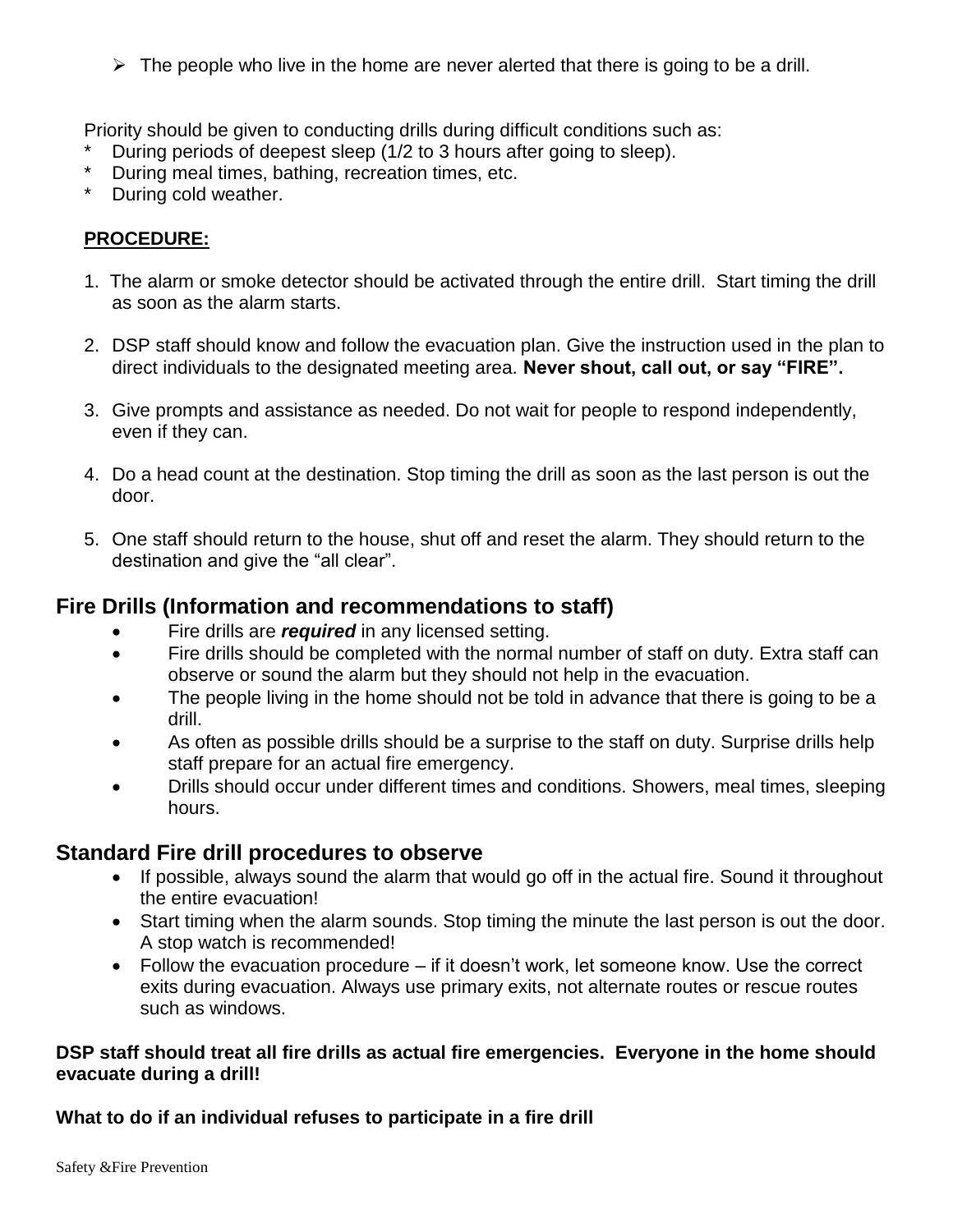If a person refuses you must document your actions, including what you did to determine why the person would not evacuate and what type of verbal encouragement /prompting you used. **Do Not Force the Individual To Evacuate!** Remain in the home with the individual until everyone has completed the practice drill. An incident report should be completed and the home manager/supervisor should be contacted. The home manager/supervisor will contact the case manager on the next working day to schedule a meeting in the next 3-5 days to review and adjust the individual's plan of service. This is a problem solving meeting to identify reasons why the person may be refusing and to offer specific recommendations which staff will use to encourage participation.

Home staff will then schedule another fire drill to "test" the new evacuation plan. If the plan is not successful this process should be repeated until the individual successfully completes a fire drill.

- Practice evacuations may be used to assist with individuals experiencing difficulties participating in "fire drills". "Practice evacuations" may be announced and used to assist with the implementation of a positive behavior supports plan.
- **In the event of a real fire the DSP will assist individuals to evacuate and may use physical intervention techniques, blanket drag, clothing drag, two-person seat carry, or other technique that will move the individual safely out of the home and away from danger. The DSP will have to decide quickly in the event of a real fire emergency, and must do what ever is necessary to ensure successful evacuation of all persons in the home.**
- At the destination complete a head count and determine if it is necessary to go to the place of safety.
- One staff returns to the house to shut off and reset the alarm (if it is still sounding), they check to make sure the house is safe, and then they give the "all clear" for everyone to return.
- Complete the fire drill log!

It is a good idea to schedule required drills at the beginning of each month. If a drill cannot be completed due to problems with a person in the home such as health concerns, or other issues which may interfere with successful participation. It can still be completed before the end of the month. Fire drills should be scheduled to avoid poor weather conditions. (Drills can be delayed or rescheduled if the DSP staff determine there may be a problem or the drill may cause problems).

Recommended evacuation time in a drill is 3 minutes or less. If evacuation is taking longer than this, the evacuation procedure should be reviewed for possible modification. Staff may need additional training; bedroom changes may be required, etc.

### **Strategies for Improving Evacuation Times**

### **Timing Issues**

 $\perp$ Is everyone timing the drills correctly? The timing **starts** when the alarm is sounded, and **stops** when the last person steps out of the door.

 $\Box$ Is a stopwatch being used? Guessing at times is often inaccurate. Watches can be hard to read, especially at night.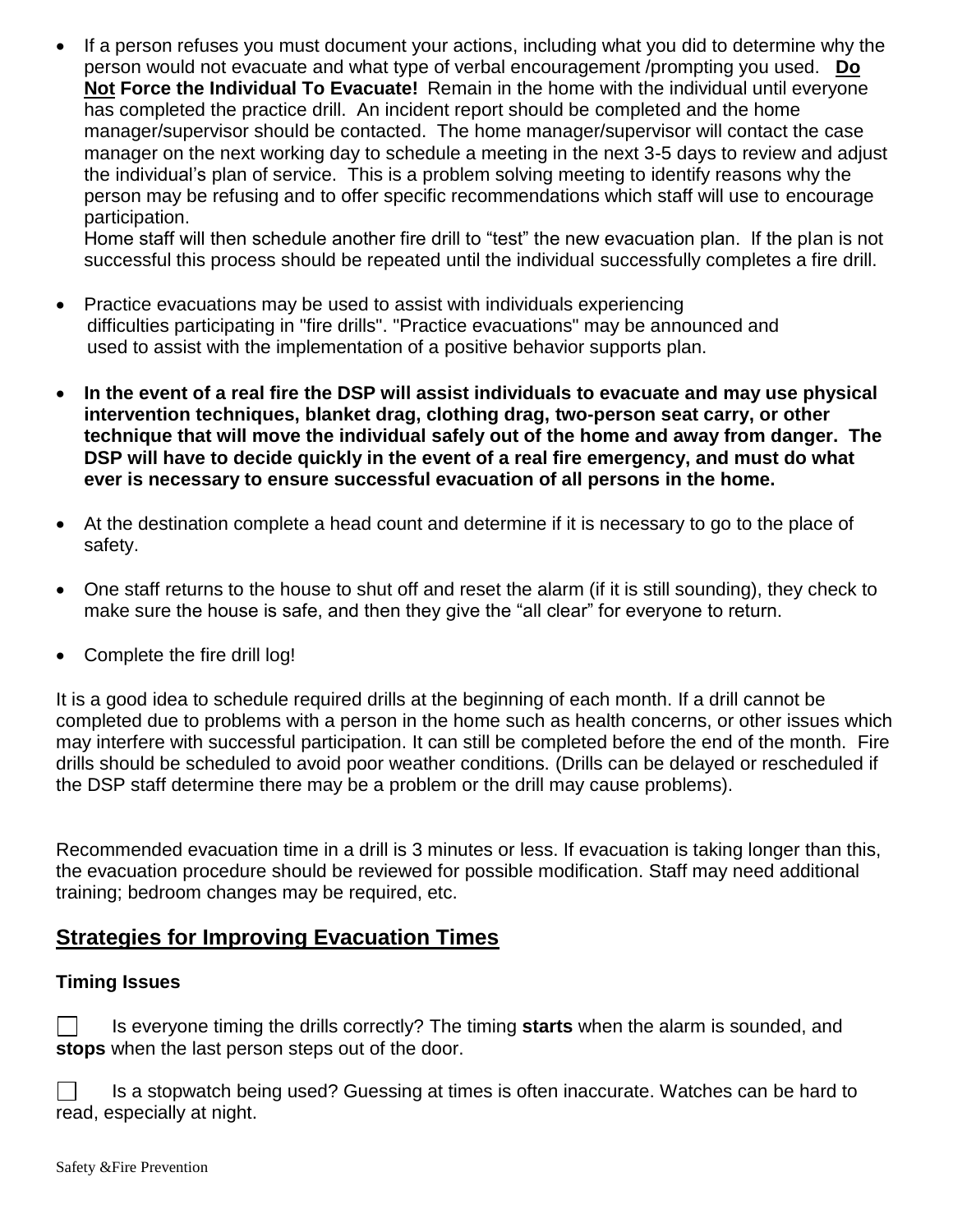#### **Destination/Meeting Place Issues**

Is the destination appropriate for the people in the home? It should not be further than three to five feet from the door. (The destination is where you complete your head count – you need to know if anyone is unaccounted for before you move away from the structure). If there are people who are slow moving or need full assistance, it is better to assemble everyone just outside the door first, and then take the time needed to get people to the place of safety. **(Remember timing stops when the last person is out of the door.)**

#### **Resident Evacuation Procedure Issues**

 $\Box$ Is there a carefully planned procedure for the most efficient evacuation of all occupants? It should take into account assistance needs of the people who live there (are there current e-scores?), and organize staff movements to provide assistance in the most logical sequence.

If possible and safe, can the people who need the most assistance sleep in bedrooms closest to an exit door?

 $\perp$ Is the procedure reviewed often enough to be sure that there is not a better procedure available? This is especially important if new people have moved in, or if assistance needs have changed in the existing residents.

#### **Staff Training/Competence Issues**

 $\Box$ Are all staff trained in the evacuation procedure including actual practice in a fire drill?

Are all drills evaluated and reviewed with staff, so that changes can be made if someone has found a better procedure?

П Is staff participation in drills monitored so that everyone has had recent practice at implementing the fire evacuation plan?

#### **Resident Skills and Motivation Issues**

Have all the individuals been taught to be as independent as they are physically able to be in evacuating? (If not a good destination training program is available).

If the problem is that the person could evacuate if they wanted, but they usually don't want to go, there are programs to increase cooperation. Home staff should discuss this with the case manager/supports coordinator and it should be included in the individual's plan of service.

Are drills being held too often, creating resistance in otherwise cooperative people? Minimum frequency is one per shift, per quarter; more frequent drills may generate resistance.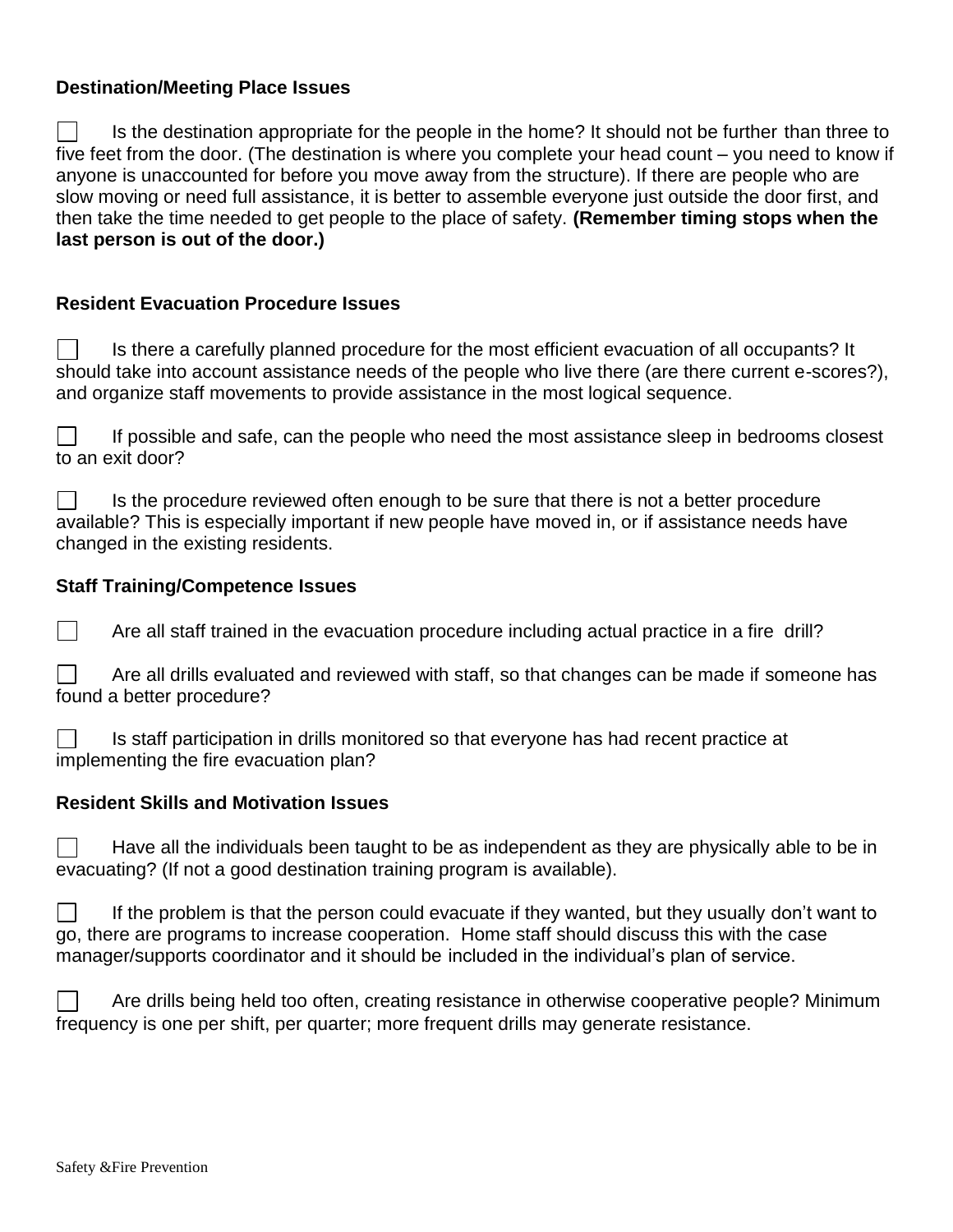#### **Miscellaneous Issues**

 $\perp$ Are there physical plant barriers to efficient evacuation that can be fixed? Some suggestions may be: Changing doors or handles that do not open easily or rearranging furniture to create smooth exit paths. Eliminating doorsills, ramping steps, adding handrails, or improving lighting, may be helpful. These suggestions can make evacuation easier and safer.

Are you listening to others? Staff who are experiencing problems with the evacuation procedure are often the best people to ask when looking for solutions to improve evacuation time or procedure.

#### **Monitoring provides opportunity for preventative measures!**

- Are staff trained in alarm/sprinkler system?
- Is a smoking policy available and in effect?
- \_\_\_ Are safety ashtrays used?
- Is there documentation of battery operated smoke detector checks?
- \_\_\_ Is there documentation of yearly battery changes in detectors?
- **1** Is there a posted diagram of primary and alternate routes?
- **\_\_\_** Fire extinguishers minimum of one per floor and basement?
- \_\_\_ Is the extinguisher a 5 lb. ABC? (A 10 lb. Is Recommended).
- **\_\_\_** Is the extinguisher Inspected and labeled monthly by staff?
- \_\_\_ Are hallways, stairways, egress routes clear of obstacles & storage?<br>
\_\_\_ Do all exit doors open easily?
- Do all exit doors open easily?
- \_\_\_ Are all exit doors non-locking to egress?
- **\_\_\_** Is the exterior lighting operational?
- 
- Is the destination or head count area close to exit (3-5 feet)?
- \_\_\_ Are exit pads even with grade at exit doors?<br>
Is the destination or head count area close to<br>
Is there a trailing mechanism for people who Is there a trailing mechanism for people who are blind?
- \_\_\_ Is there a special alarm for people who are deaf?
- 
- The stairway handrails secure, steps in good condition?<br>
Does the main floor have two separate means of egress Does the main floor have two separate means of egress?
- \_\_\_ Does the basement (if licensed for use) have 2 means of egress?
- Do you understand that no portable heaters are allowed for any reason?<br>
If wheelchairs are used is there a ramp at both exits?
- If wheelchairs are used is there a ramp at both exits?
- $\frac{1}{\sqrt{2}}$  Is the mechanical room free of stored items?
- 
- Let the furnace filter clean?<br>Are there heat or smoke dend the flammable or combust Are there heat or smoke detectors in heat producing rooms?
- The flammable or combustible items properly stored?<br>
Is emergency lighting available?<br>
Is the dryer vent solid or flexible metal?<br>
Is the dryer filter cleaned after use?<br>
Is the stove vent screen clean?
- Is emergency lighting available?
- Is the dryer vent solid or flexible metal?
- Is the dryer filter cleaned after use?
- Is the stove vent screen clean?
- \_\_\_ Does the oven door shut tightly?
- Are electrical outlets overloaded?

Are there any frayed, hanging or exposed electrical cords?\_\_\_\_ Are there any problems

with the dishwasher or other appliances?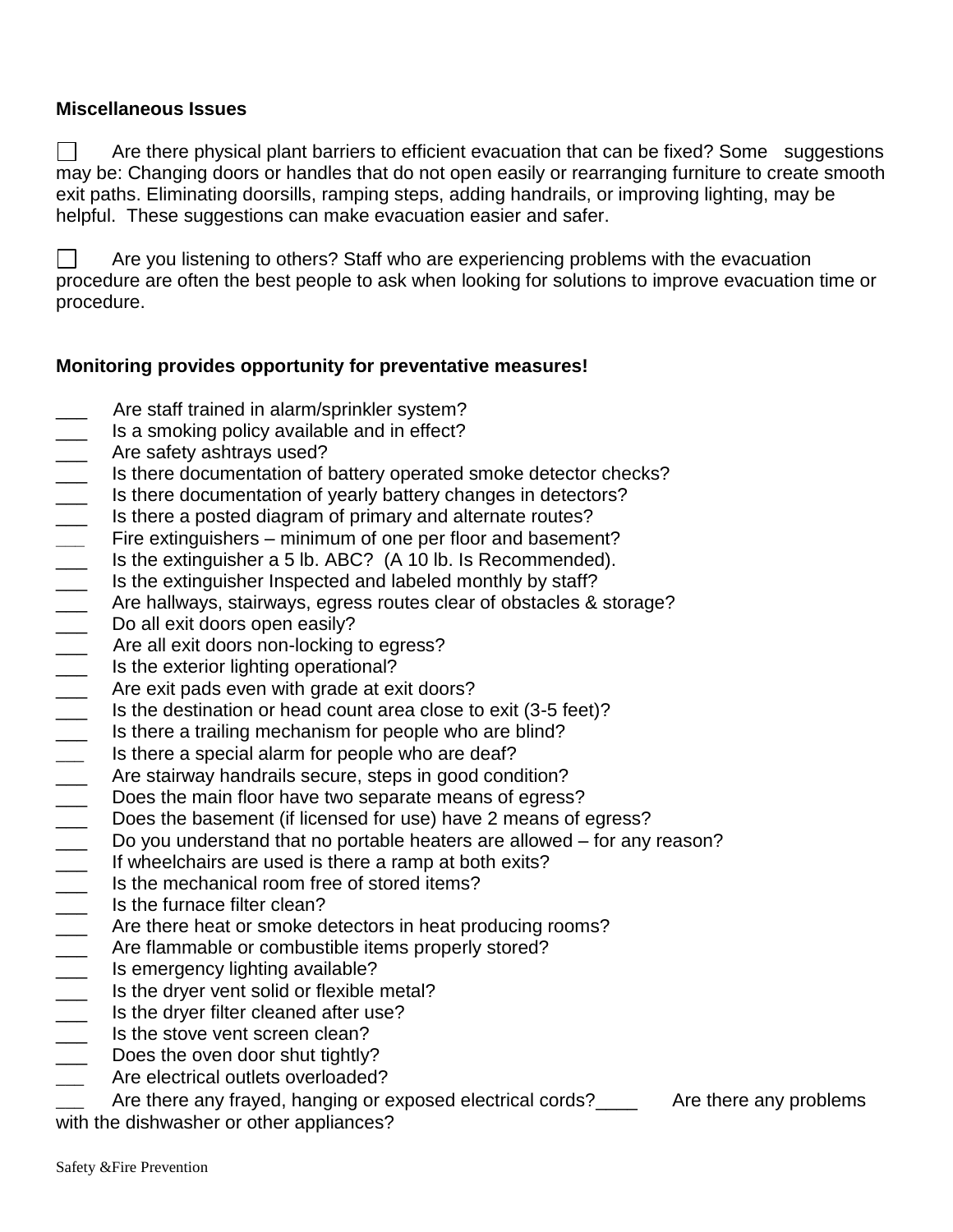# **Poison Prevention**



The following information can help you prevent poisonings, and respond to them in an appropriate manner if needed.

### **Preventing Poisoning From Medications**

- Follow directions on the label when you give or take medicines. Read all warning labels. Some medicines cannot be taken safely when you take other medicines or drink alcohol.
- Assure you have adequate light when you give or take medicines so that you know you have the correct amount of the right medicine.
- Keep medicines in their original bottles or containers.
- Keep opioid pain medications, such as methadone, hydrocodone, and oxycodone, in a double locked cabinet that can only be reached by people responsible for medication passing.
- Dispose of unused, unneeded, or expired prescription drugs

### **Household Chemicals and Carbon Monoxide**

- Always read the label before using a product that may be poisonous.
- Keep chemical products in their original bottles or containers. Do not use food containers such as cups, bottles, or jars to store chemical products such as cleaning solutions or beauty products.
- Never mix household products together. For example, mixing bleach and ammonia can result in toxic gases.
- Wear protective clothing (gloves, long sleeves, long pants, socks, shoes) if you spray pesticides or other chemicals.
- Turn on the fan and open windows when using chemical products such as household cleaners.
- Understand the dangers and symptoms of carbon monoxide poisoning.
- $\bullet$

### **Keep people Safe from Poisoning**

- Put the poison control number, **1-800-222-1222**, on or near every home telephone and save it on the home cell phone, (if one is available). The line is open 24 hours a day, 7 days a week.
- Keep all drugs in medicine cabinets or other childproof cabinets that young children cannot reach.
- Do not call medicine candy.
- Be aware of any legal or illegal drugs that others may bring into the home.
- Do not let other employees leave personal prescription drugs where they can be ingested. Staff medications should be locked if they are in the home at all.
- When you take medicines yourself, do not put your next dose on the counter or table where someone else can reach it.
- Never leave people in your care alone with household products or drugs.
- Do not leave household products out after using them. Return the products to a locking cabinet as soon as you are done with them.
- Identify poisonous plants in your house and yard and place them out of reach of people in your care.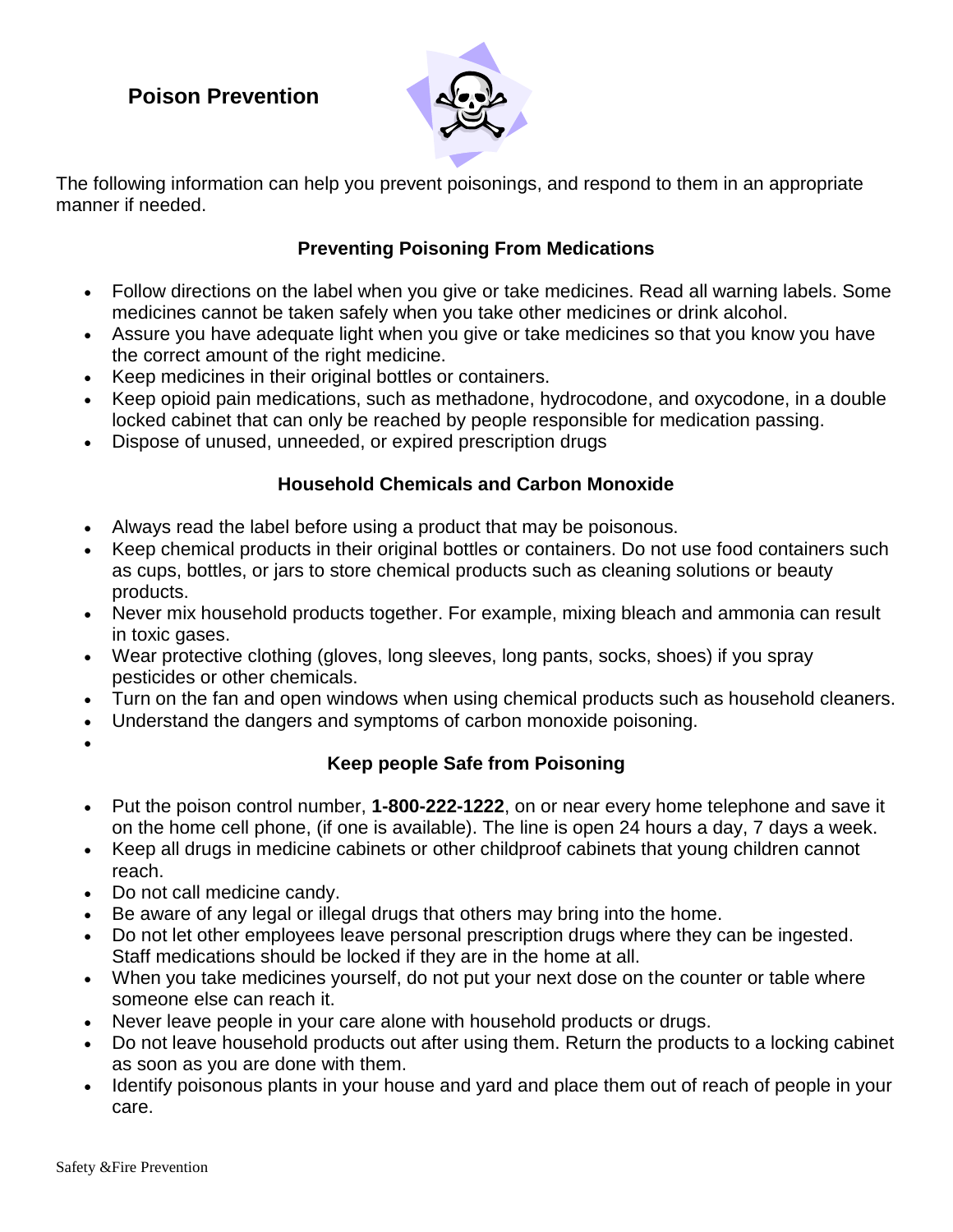# **What to do if a poisoning occurs**

- 1. Remain calm!
- 2. Call 911 if you have a poison emergency and the victim has collapsed or is not breathing. If the victim is awake and alert, call poison control 1-800-222-1222. Try to have this information ready:
	- the victims age and weight
	- the container or bottle of the poison if available
	- the time of the poison exposure
	- the address where the poisoning occurred
- 3. Stay on the phone and follow the instructions from the emergency operator or poison control center.
- 4. If they request that you bring the person in to the hospital, you must take the suspected poison, or bottle and any vomit (if the person has thrown up).

You should have Syrup of Ipecac on hand. Syrup of Ipecac is a substance that will induce vomiting. **You should never induce vomiting unless you are given this instruction from the poison control center. Inducing vomiting can cause more harm than good.** 

#### **Please note that licensed residential programs must follow the following rules:**

AFC administrative rule [400.14312(1)] requires that all medications be kept locked.

AFC administrative rule [400.14401(6)] requires that all poisons, caustics and other dangerous materials be stored and safeguarded in nonresident areas and in non-food preparation storage areas.

Safety &Fire Prevention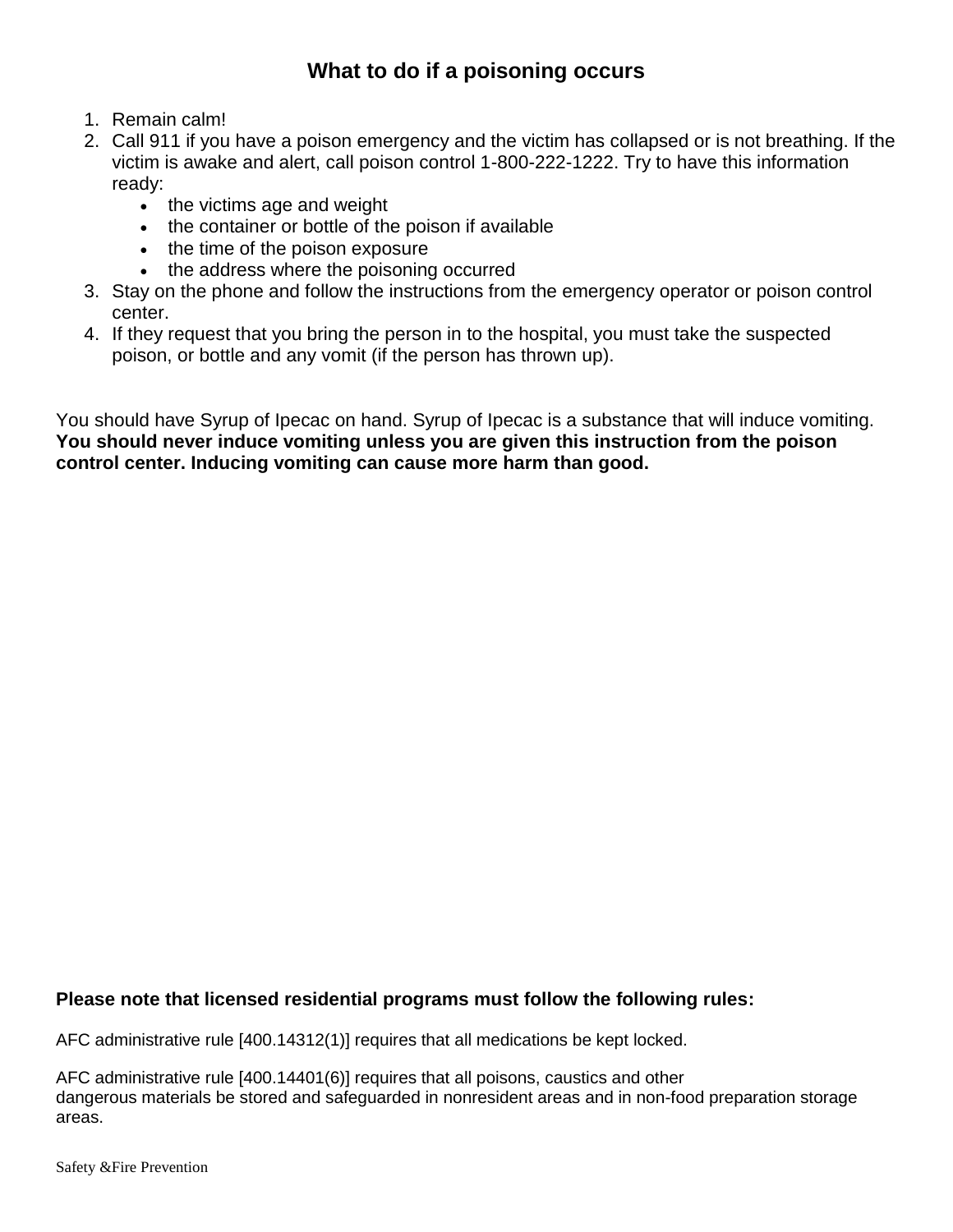

# **Preventing Frostbite and Hypothermia**

Prolonged exposure to low temperatures, wind or moisture can result in cold-related illnesses such as frostbite and hypothermia. These are a few tips that can help you prepare for, respond to, and prevent these winter hazards.

## **How to detect and treat cold-related illnesses**

**Frostbite** is the most common injury resulting from exposure to severe cold. If the frostbite is superficial it will be characterized white, waxy, or grayish-yellow patches on the affected areas. The skin will feel cold and numb and the skin surface will feel stiff while the underlying tissue feels soft and pliable when depressed.

Take the victim inside immediately if any of these symptoms occur. Remove constrictive clothing or garments that could impair circulation. If you notice signs of frostbite, immediately seek medical attention. Place dry, sterile gauze between toes and fingers to absorb moisture and to keep them from sticking together. Slightly elevate the affected part to reduce pain and swelling. If you are more than one hour from a medical facility and you have warm water, place the frostbitten part in the water (102 to 106 degrees Fahrenheit). If you do not have a thermometer, test the water first to see if it is warm, not hot. Re-warming usually takes 20 to 40 minutes or until tissues soften.

Deep frostbite usually affects the feet or hands and is characterized by waxy, pale, solid skin. Blisters may appear. Treat deep frostbite by moving the victim indoors and immediately seek medical attention.

#### **Do not rub the affected area as this can cause tissue damage.**

**Hypothermia** occurs when the body's temperature drops below 95 degrees Fahrenheit. Symptoms of this condition include change in mental status, uncontrollable shivering, cool abdomen and a low core body temperature. Severe hypothermia may produce rigid muscles, dark and puffy skin, irregular heart and respiratory rates, and unconsciousness.

Treat hypothermia by protecting the victim from further heat loss and calling for immediate medical attention. Get the victim out of the cold. Add insulation such as blankets, pillows, towels or newspapers beneath and around the victim. Be sure to cover the victim's head. Remove wet clothing and give the person dry clothing. Handle the victim gently because rough handling can cause cardiac arrest. Keep the victim in a horizontal (flat) position. Give artificial respiration or CPR (if you are trained) as necessary.

### **How to prevent cold-related illnesses**

Avoid frostbite and hypothermia when you are exposed to cold temperatures by wearing layered clothing, eating a well-balanced diet, and drinking warm, non-alcoholic, caffeine-free liquids to maintain fluid levels.

Avoid becoming wet, as wet clothing loses 90 percent of its insulating value.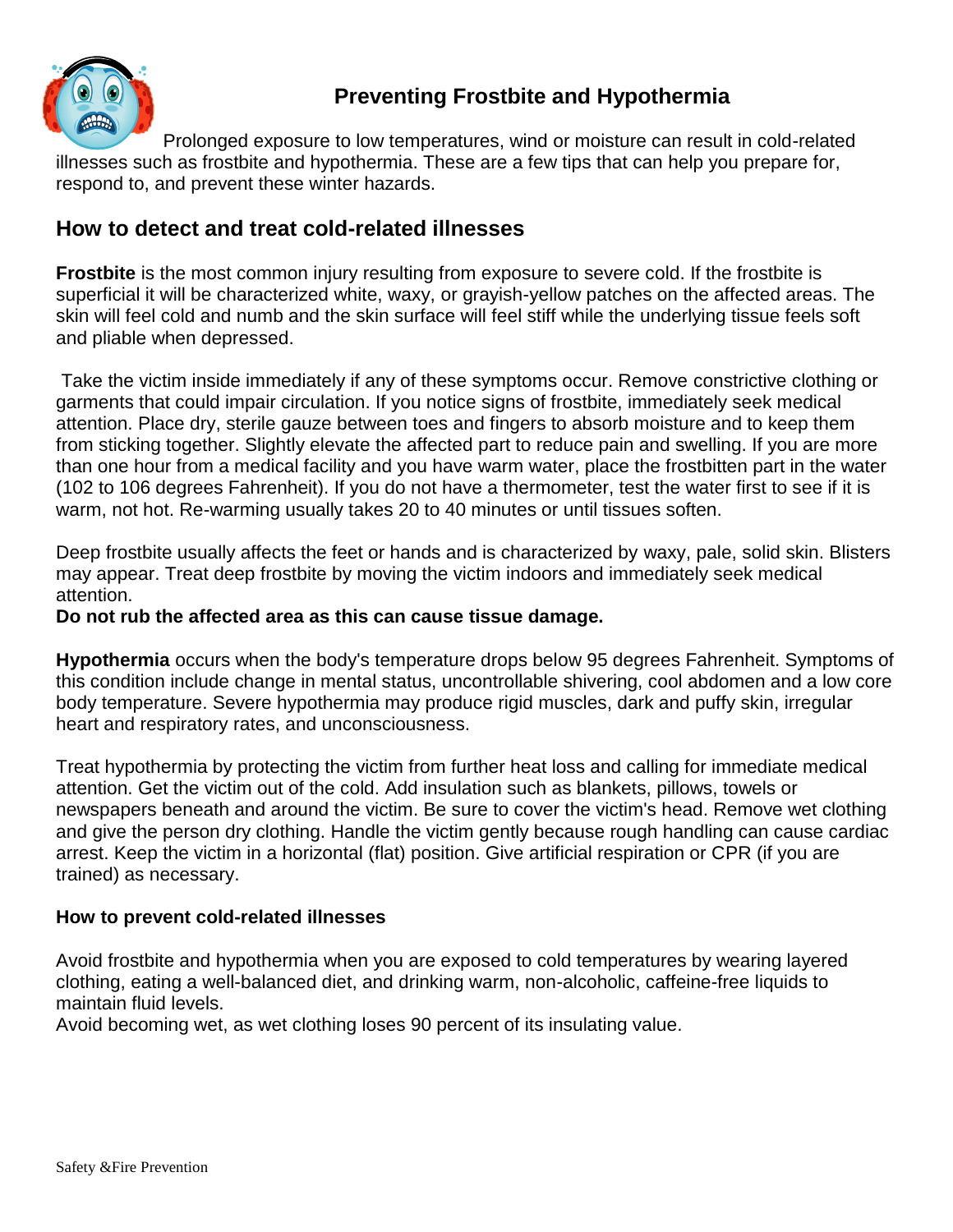### **How To Complete E-Scores Appendix f- Life Safety Code**

#### **National Fire Safety Association**

#### **A PROCEDURE FOR DETERMINING EVACUATION CAPABILITY**

This Appendix is not a part of the requirements of this NFPA Code, but is included for information purposes only. The term "shall" in this Appendix is used to indicate that if one chooses to use the Appendix, then, within the system described, the item is mandatory.

Chapter 21 defines three levels of evacuation capabilities of the residents as a group (with staff assistance):

(a) prompt;

(b) slow; and

(c) impractical.

Chapter 21 also prescribes the fire safety protection requirements for each level of evacuation capability. This Appendix describes a method for determining evacuation capability.

#### **Separate subsystems are provided for:**

(a) Rating the evacuation capabilities of individual residents. (Step 1)

(b) Computing the relative level of evacuation difficulty faced by the occupants of a given facility. This includes rating the Promptness of Response for the staff, introducing an adjustment for number of floors, and calculating an Evacuation Difficulty Score. Subsection 21- 1.3 defines three evacuation capabilities levels in terms of evacuation difficulty scores.

#### **Procedure for Determining Evacuation Capability**

**STEP 1** - For each resident, complete one copy of Worksheet F1, Worksheet for Rating Residents. Follow the instructions on the Worksheet. Use the Instruction Manual for Rating Residents for further guidance and for definitions of terms.

**STEP 2** - For each facility complete one copy of Worksheet F-2, Worksheet for Calculating Evacuation Difficulty Score (E-Score). Follow the instructions on the Worksheet. Use the Instruction Manual for Calculating Evacuation Difficulty Score for further guidance and for definitions of terms.

**STEP 3** - Determine evacuation difficulty using the E-Score from Step 2 and the criteria of 21-1.3.

Instruction Manual for **Rating Residents (Worksheet F-1)** base ratings on commonly observed examples of poor performance.

The Evacuation Difficulty Score has been designed to minimize speculation about how residents might perform in an actual fire emergency by basing ratings on already observed performance. Instead of speculating, raters who are not familiar enough with a resident to confidently provide ratings should consult with someone who has observed the resident on a daily basis.

Due to the stress of a real fire emergency, some residents are not likely to perform as well as they are capable of doing. Therefore, ratings based on commonly observed examples of poor performance provide the best readily available indication of behavior that may be degraded due to the unusually stressful conditions of an actual fire. All persons naturally tend to be less capable on some days, and the ratings should be based on examples of resident performance on a typically "bad" day. Findings should not be based on rare instances of poor performance.

#### **Risk Factors (refer to Worksheet F-1, side 2)**

I. **Risk of Resistance** - means that there is a reasonable possibility that, during an emergency evacuation, the resident may resist leaving the group home. Unless there is specific evidence that resistance may occur, the resident should be rated as "minimal risk". Specific evidence of resistance means that staff have been required to use some physical force in the past. However, an episode of resistance should not be counted if it resulted from a situation that was different enough from a real fire emergency so that the incident probably does not predict behavior in a real fire emergency. For example, an incident when a resident refused to leave his bedroom to visit his parents would probably not predict behavior in a real fire emergency and would not be counted as specific evidence. Resistance may be active (for example, the resident may have struck a staff member or attempted to run away) or passive (for example, the resident may have "gone limp" or hid from staff members). Mere complaining or arguing is not considered resistance.

(a) Minimal Risk. This means that there is no specific evidence to suggest that the resident may resist an evacuation.

(b) Risk of Mild Resistance. This means that there is specific evidence that the resident may mildly resist leaving the group residence. Examples of specific evidence that a resident should be rated in this category are as follows:

Safety &Fire Prevention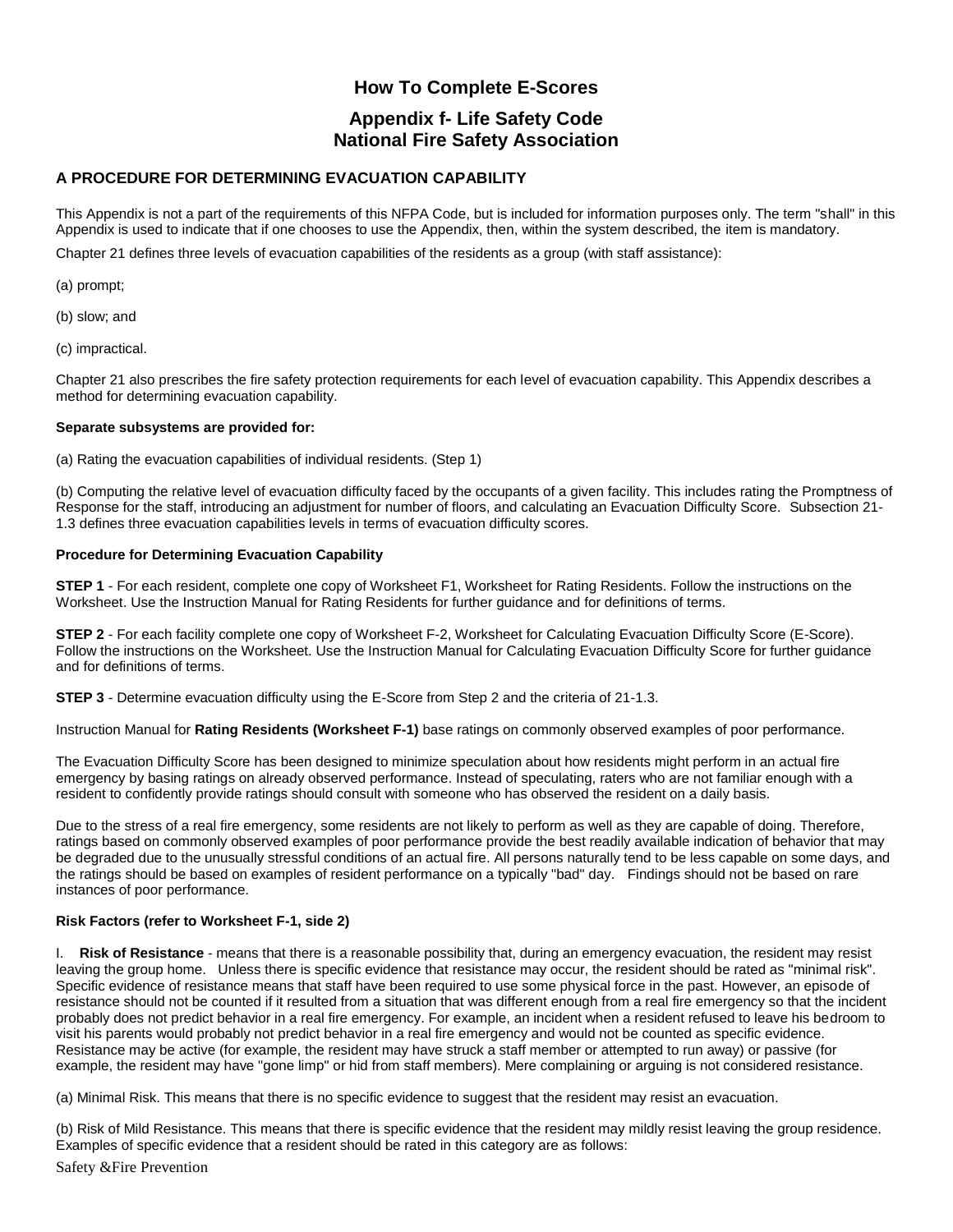(1) The resident has mildly resisted instructions from staff. Further, the resistance was brief or easily overcome by one staff member, and occurred in a situation similar enough to a fire emergency to predict that the behavior could recur during a fire emergency, or

(2) The resident has hidden from the staff in a situation similar enough to a fire emergency to predict that the behavior could recur during a real fire emergency. However, once found, the resident offered no further resistance.

(c) Risk of Strong Resistance. This means that the resident may offer resistance that requires the full attention of one or more staff members. Examples of specific evidence that suggest that a resident should be rated in this category are as follows:

(1) The resident has struggled vigorously in a situation similar enough to a fire emergency to predict that the behavior could recur during a fire emergency, or

(2) The resident has totally refused to cooperate in a situation that is similar enough to a fire emergency to predict that the behavior could recur during a real fire emergency, or

(3) The resident has hidden in a situation that is similar enough to a fire emergency to predict that the behavior could recur during a real fire emergency. Moreover, once found, the resident continued to offer resistance.

II. **Impaired Mobility** - means that the resident is physically limited in his or her ability to leave the home. The rating should reflect the present physical environment in the building where the resident lives and should be based on the resident lying awake on his/her bed. The resident is rated according to how easily he or she can leave, given the presence of physical barriers that hinder movement (such as stairs), the resident's ability to get out of bed or chairs he or she normally uses, and so forth. The resident should be given credit for being able to use devices that aid movement (for example, wheelchairs, walkers, crutches, and leg braces). However, the rater may give credit for such devices only if they are always available for an emergency evacuation.

The resident should be rated on his or her ability to use the most accessible route out of the home. For example, a resident who is "**self-starting**" when he uses the back door, but who "needs limited assistance" to get out the front door would be rated as "**selfstarting**".

The rater should test the resident when he/she is under the influence of any routine medication that slows the resident's movement.

When the resident needs physical assistance to make a timely evacuation, the amount of assistance required is based on the categories defined below. Physical assistance mans that the staff member must use some strength to assist the resident. Guiding or directing the resident by giving gentle pushes or leading by the hand is not considered physical assistance.

(a) **Self-Starting** - means that the resident is physically able to start and complete an evacuation without physical assistance.

(b) **Slow** - means that the resident prepares himself or herself to leave and travels to the exit (or an area of refuge) at a speed significantly slower than normal. Specifically, the resident is rated "**slow**" if he/she cannot prepare him- or herself to leave, and then travel from his/her bedroom to the exit (or area of refuge) within a period of 90 seconds.

(c) **Needs Limited Assistance** - means that the resident may require some initial or brief intermittent assistance, but can accomplish most of the evacuation without assistance. (The total time required to physically assist the resident should not exceed the amount of time typically required in the examples listed below.) The following are a few examples of capabilities that fall within this category:The resident would be physically able to start and complete an evacuation, except that:

- (1) The resident needs help to get into a wheelchair, or
- (2) The resident needs help to descend stairs in the building, or
- (3) The resident needs help to get out of bed, or
- (4) The resident needs help to hope a door.

(d) **Needs Full Assistance or Very Slow** - means that the resident needs "full assistance" or is "very slow" as defined in this section.

**Needs full assistance-** The resident needs full assistance if either:

- (1) the resident may require physical assistance from a staff member during most of the resident's evacuation or
- (2) the total time required to physically assist the resident is equal to or greater than the time required in the examples below.

The following are a few examples of capabilities that fall within this category:

(1) The resident may need to be carried from the building.

- (2) The resident needs help to get into a wheelchair and must be wheeled out of the building.
- (3)The resident needs help to get into leg braces and needs help to descend steps.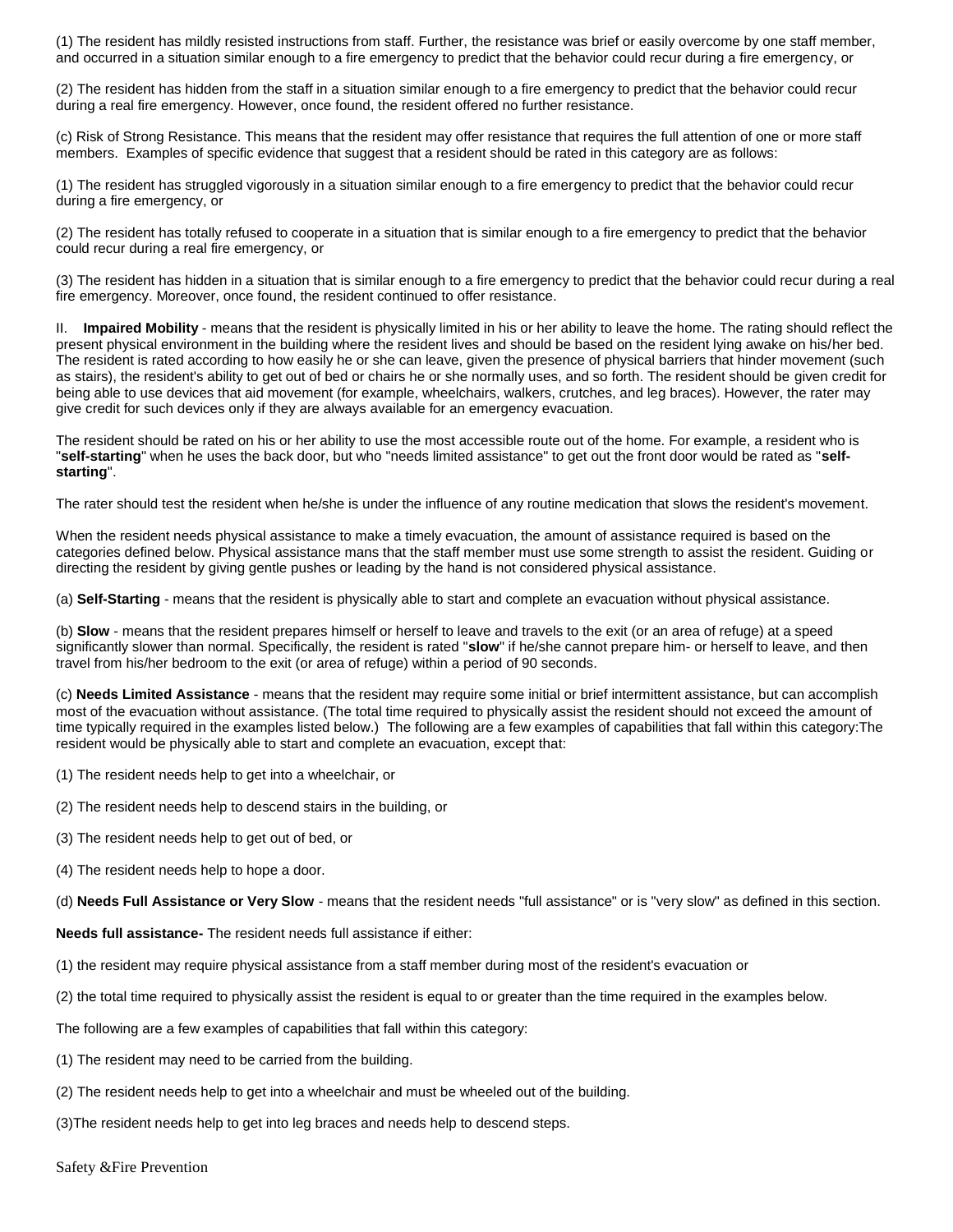**Very slow-** The resident is rated very slow if the time necessary for the resident to prepare him- or herself to leave, and then travel from his/her bedroom to the exit, is so long that the staff cannot permit the resident to evacuate unassisted. Specifically, the resident is rated very slow if he/she cannot prepare him- or herself to leave, and then travel to the exit (or area of refuge), in 150 seconds.

III. **Impaired Consciousness** - means that the resident could experience a partial or total loss of consciousness in a fire emergency. Unless there is specific evidence that loss of consciousness may occur during a fire emergency, the resident should be rated as "no significant risk."

Specific evidence means that the resident has experienced some temporary impairment of consciousness of short duration (seconds or minutes) six or more times during the three months preceding the rating of the resident. Regardless of frequency, if there is specific evidence that loss of consciousness may be caused by the stress of a fire emergency, the resident should be rated as having impaired consciousness. An episode of partial loss of consciousness should be counted only if the impairment was severe enough to significantly interfere with the resident's ability to protect himself or herself. Do not count episodes where the loss of consciousness was the result of a temporary medical problem (e.g., a severe infection).

(a) **No Significant Risk** - means that the resident is not subject to loss of consciousness or that the resident has had fewer than six episodes of consciousness loss (partial and total) during the three months preceding the ratings.

(b) **Partially Impaired** - means that the resident has had at least six episodes of consciousness loss in the last three months, and that the most severe of these episodes was only a partial loss of consciousness; that is, the resident would still be able to participate somewhat in his or her own evacuation.

Examples of specific evidence that a resident should be rated in this category include loss of consciousness result from mild (partial or petit mal) seizures, dizzy spells, intoxication, or any other partially incapacitating impairment of consciousness.

(c) **Totally Impaired** - means that the resident has had at least six episodes of consciousness loss in the last three months, and that the most severe of these episodes was a total or severely incapacitating loss of consciousness; that is, the resident would require the full assistance of at least one staff member to get out of the building.

Examples of specific evidence that a resident should be rated in this category include losses of consciousness resulting from severe (generalized or grand mal) seizures, fainting spells, intoxication, or other total or severely incapacitating loss of consciousness.

IV. **Need for Extra Help** - means that there is specific evidence that more than one staff member may be needed to evacuate the resident. Specific evidence means that two or more persons have been previously needed to assist the resident, and that the resident could require assistance from two persons in a real fire emergency.

When rating the resident on whether there is a need for additional assistance, the rater should disregard the presence of staff members who appear unusually strong or weak. (For example, a staff member who is exceptionally strong or an unusually small staff member would be disregarded when rating the resident on Need for Extra Help.)

(a) **Needs Only One Staff -** means that there is no specific evidence that the resident might need help from two or more persons in a fire emergency.

(b) **Needs Limited Assistance from Two Staff** - means that the resident might require some initial or brief intermittent assistance from two persons, but will otherwise need help fro no more than one person. The following are a few examples of capabilities that fall within this category. The resident would require help from no more than one person except that:

(1) The resident needs two persons to get into a wheelchair.

(2) The resident needs two persons to descend stairs that are present in the building.

(c) Needs Full Assistance from Two Staff. This means that the resident might require assistance from two persons during most of the resident's evacuation from the building. The following are a few examples of capabilities that fall within this category:

(1) The resident may need to be carried from the building and this would require two persons, or

(2) The resident would need two persons to get into a wheelchair and to get the wheelchair down a flight of stairs, or

(3) The resident may vigorously resist an evacuation and two persons would be required to get the resident out of the building.

V. **Response to Instructions (Staff-Directed Evacuation)** - means the resident's ability to receive, comprehend and follow through with simple instructions. Residents often do not respond equally well to all staff members. Therefore, residents should be rated on their responses to staff members whose directions they are least likely to follow.

(a) Follows Instructions. This means that the resident can usually be depended on to receive, comprehend, remember and follow simple instructions.

(b) Requires Supervision. This means that the resident is generally capable of following instructions, but is not dependable. Therefore, the resident may need to be guided, reminded, reassured or otherwise accompanied during his or her evacuation, but will not require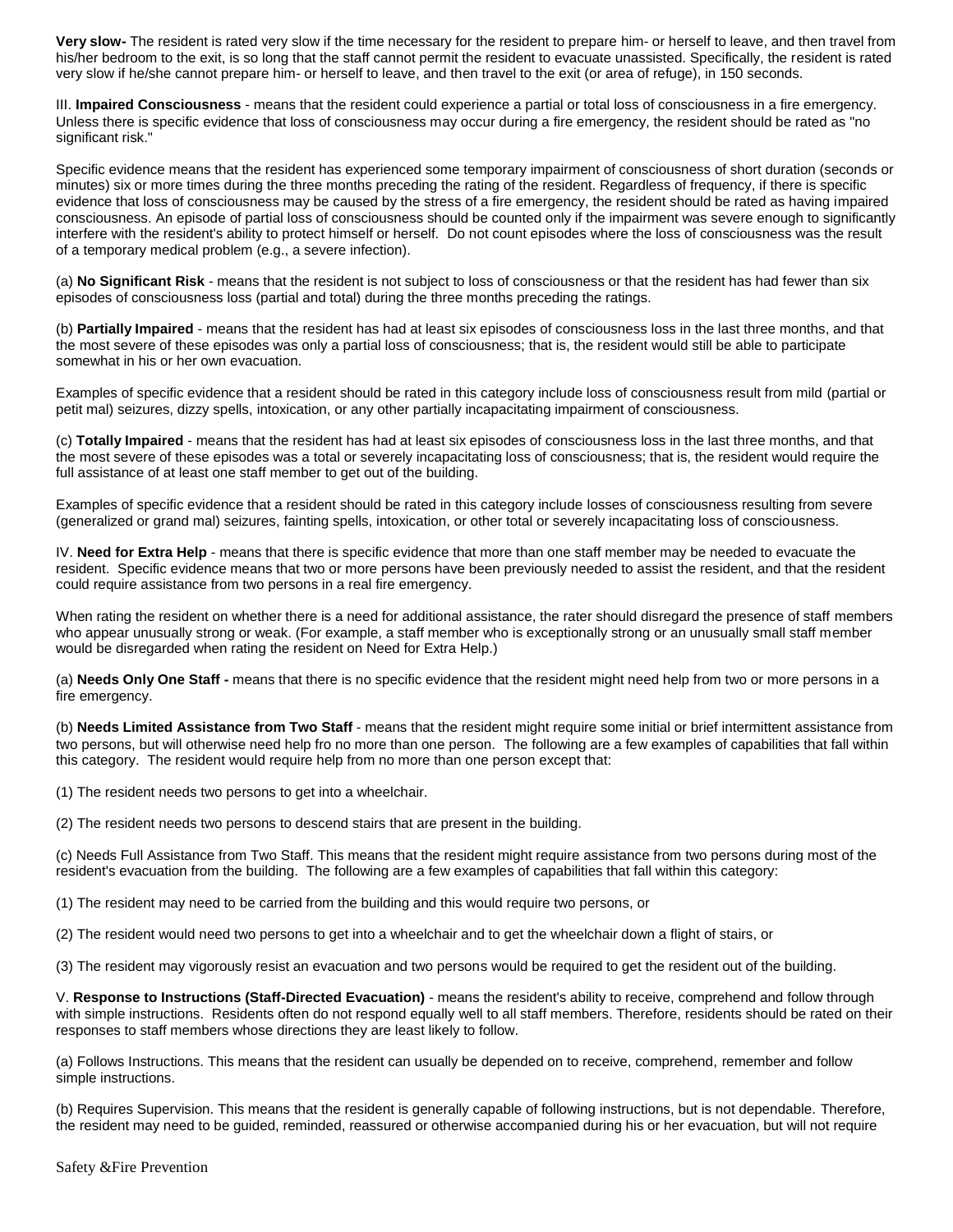the exclusive attention of a staff member. (For example, a staff member can simultaneously lead two or more residents who fit this classification.)

This category includes elderly persons who sometimes show early signs of senile dementia or cerebral arteriosclerosis (for example, confusion, disorientation, frequent "misplacement" of possessions) and young children who cannot be depended on to follow through with instructions. Some examples of resident capabilities that fall within this category are as follows. The resident is generally capable of following instructions except that:

(1) The resident is deaf or hearing impaired and sometimes misinterprets communications from staff using sign language, or

- (2) The resident sometimes forgets instructions after a brief period of time, or
- (3) The resident is sometimes distracted or confused and fails to follow through with instructions, or
- (4) The resident is sometimes groggy and may fail to listen carefully or follow through with instructions, or
- (5) The resident is sometimes uncooperative without apparent good reasons, or
- (6) The resident is elderly and sometimes becomes "lost" in a familiar place, or

(7) The resident is a young child who may become frightened and not follow through with instructions.

(c) **Requires Considerable Attention or May Not Respond** - means that the resident may fail to receive, understand or follow through with instructions; that is, the resident may not respond to instructions or general guidance. Therefore, the resident may require most of the attention of a staff member during his or her evacuation. Some examples of resident capabilities that fall within this category are as follows:

- (1) The resident sometimes does not understand simple instructions, or
- (2) The resident may not respond to instructions from a particular staff member, or
- (3) The resident is sometimes emotionally upset and is therefore unwilling to follow instructions, or
- (4) The resident is deaf or hearing impaired and the staff cannot communicate reliably with the resident, or

(5) The resident is very forgetful, easily confused or easily distracted.

VI. **Waking Response to Alarm** - means that the fire alarm may fail to awaken the resident. Residents should be rated as "response probable" unless any of the following four conditions is true:

(a) The building does not have an alarm system meeting the requirements of Chapter 21 or the alarm is not very loud where the resident sleeps (doors should be closed and barriers kept in place when testing the loudness of the fire alarm), or

(b) Medication taken by the resident before retiring differs in type or amount (increased) from the medication taken for waking hours, or

(c) The resident has a readily apparent hearing impairment or the resident removes his or her hearing aid when sleeping, or

(d) There is some specific evidence that the resident may be an exceptionally sound sleeper. (Examples of specific evidence are: the resident did not wake up during some particularly loud clamor or racket and staff members have had to vigorously shake the resident to awaken him or her.)

When any of the four conditions is true, then the resident should be rated as "response not probable" unless the resident's ability to wake up has been demonstrated. The demonstration of the resident's ability to wake up to the fire alarm should be conducted after the first half-hour of sleep and during the first three hours of sleep. Also, the resident's ability to wake up to the alarm should be demonstrated on two different nights under usual conditions (for example, without hearing aid, under usual medications, and so forth). Also, the resident should be alert enough to follow simple instructions within one minute of waking up. In order to avoid awakening other residents, a device that makes a sound that is similar to but not louder than the fire alarm may be used (for example, an alarm clock can be used instead of a bell alarm).

(1) **Response Probable** - means that none of the four conditions is true for the resident or, when any of the conditions is true, the resident's ability to wake up has been demonstrated.

(2) **Response not Probable** - means that one or more of the conditions is true for the resident, and that either the resident has not been tested for his or her ability to wake up to the fire alarm, or the resident failed to demonstrate his or her ability to wake up to the alarm.

VII. **Response to Fire Drills (Self-Directed Evacuation)** - relates to the resident's ability to leave the building as demonstrated by the resident's performance during fire drills. It covers his or her ability to make decisions but does not relate to mobility, which is covered in a separate factor. For example, a resident may need assistance only in transferring from bed to wheelchair but otherwise can promptly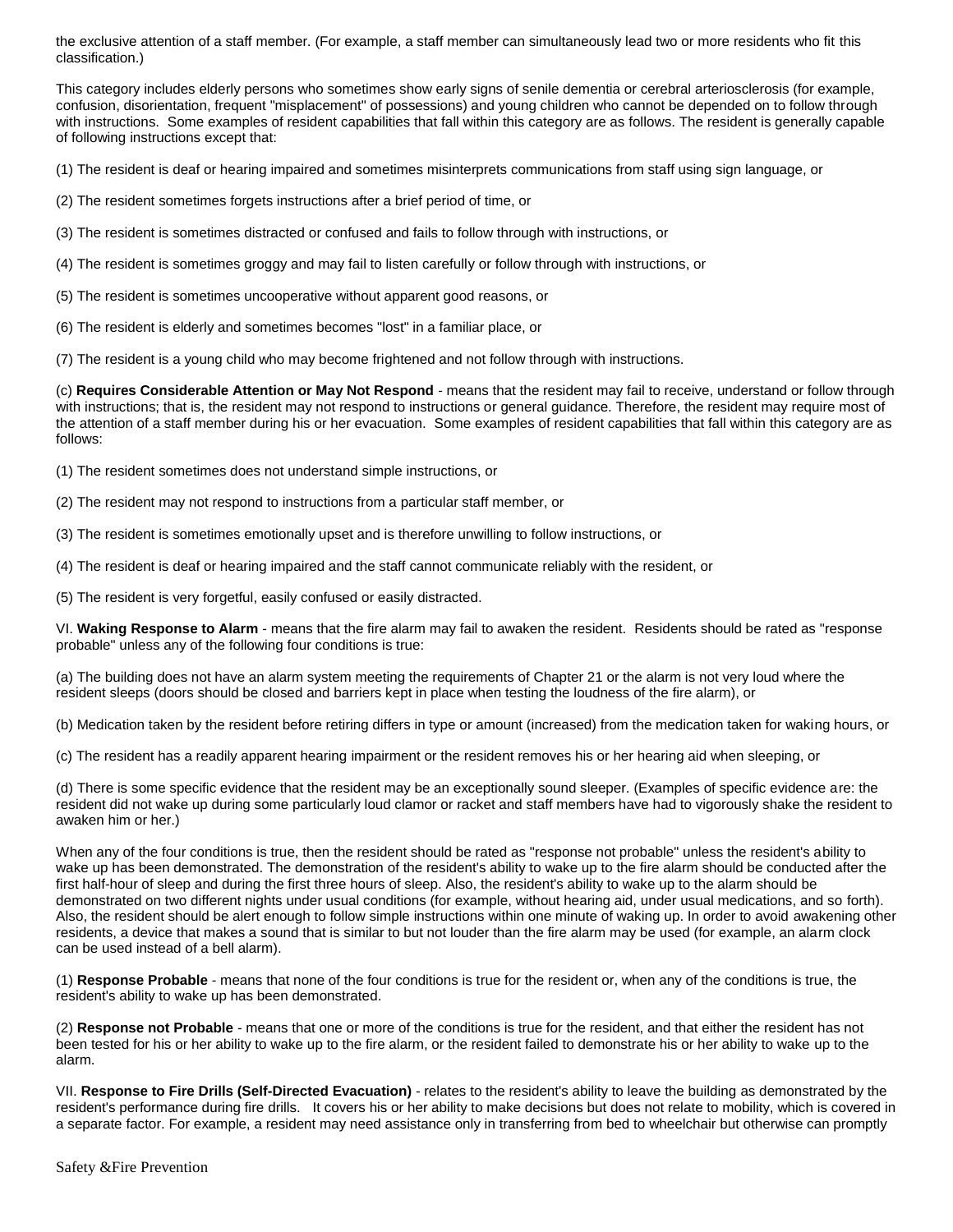initiate and complete an evacuation. Such a resident would get a "yes" for "Initiates and Completes Evacuation Promptly" (0 points) and would be rated "Needs Limited Assistance" on the "Impaired Mobility" factor (6 points).

**Components of a Self-Directed Evacuation** - means there are three basic tasks that a resident must perform reliably and without instructions or supervision in order to receive the most favorable rating on this factor:

(a) **Initiates and Completes Evacuation Promptly** - The resident must have demonstrated a proper response to an alarm or warning of a fire by starting and completing the evacuation without unnecessary delay.

(b) **Chooses and Completes Back-up Strategy** - The resident must have demonstrated the ability to select an alternative means of escape or take other appropriate action if the primary escape route is blocked.

(c) **Stays at Designated Location** - The resident must have demonstrated that he/she will stay at a designated safe location during fire drills. (The whereabouts of already evacuated residents needs to be confirmed to avoid dangerous return trips to look for residents who may have returned to buildings.)

The resident shall be credited with being able to perform a task only when the resident has been specifically trained or instructed in the desired task and has demonstrated the desired response in at least three of the last four fire drills for which the skill was tested.

When the skill has not been tested in four fire drills, the resident shall be credited only when the resident has demonstrated the desired response during the last two opportunities to test the skill. Ratings must be based on the resident's demonstrated performance. Any resident who has not been trained using fire drills must be given the higher scores.

Residents must be rated assuming that a fire might find them in a common situation where they are least likely to respond well to an emergency. For most residents, this will be their evacuation ability after being awakened at night. The rating should not include difficulties in actually awakening the resident because of the large differences in how easy it is to wake up the same individual at various times of the night. (a) **Initiates and Completes Evacuation Promptly**. Some examples of resident capabilities that score "no" for this item are:

(1) The resident may not react to the alarm until alerted by a staff member.

(2) The resident spends an excessive amount of time preparing to leave (for example, getting dressed, seeing what everyone else is doing).

(3) The resident has a hearing impairment and therefore must be alerted by a staff member.

(4) The resident is sometimes upset or confused and therefore may seek out a staff member before evacuating.

(5) The resident will reliably start an evacuation, but is easily distracted and requires some supervision.

(b) **Chooses and Completes Back-up Strategy** - Residents that score "no" on this item will be those unlikely to select a good course of action if the primary escape route cannot be used; that is, they have not been trained to find alternative escape routes, find an area of refuge or perform other appropriate action. An example of resident capabilities that score "no" for this item is: The resident lacks the conceptual ability to understand about fire hazards and blocked escape routes, and therefore needs supervision.

(c) **Stays at a Designated Location in a Safe Area** - Some examples of resident's capabilities that score "yes" for this item are:

(1) The resident has been specifically trained to remain at a designated location in a safe area, and has demonstrated this ability without the presence of staff members in three of the last four fire drills.

(2) The resident is physically immobile, and therefore cannot leave the designated location.

(3) The group home uses a motor vehicle (for example, a van or bus) or a building that is detached and remote from the home (for example, another house or a remote garage) as the designated location, and the resident has demonstrated in three of the last four fire drills that he or she will remain there without the presence of a staff member.

(4) The resident may tend to wander, but a reliable resident has been assigned to keep the "wandering" resident at the designated location without using any force or coercion. Further, this arrangement has been demonstrated as effective in at least three of the last four fire drills.

Some examples of residents that score "no" for this item are:

(1) The resident has not been trained to stay at a designated location without any staff supervision.

(2) The resident has been trained to stay without staff supervision at a designated location, but has failed to demonstrate this capability in three of the last four fire drills.

**Instruction Manual for Calculating Evacuation Difficulty Score (E-Score) (Worksheet F-2)** - Requirements for Using the Evacuation Difficulty Score (E-Score). While the use of the Evacuation Difficulty Score allows determination of the level of fire safety need for a variety of staff and resident combinations, the system is valid only when the following underlying requisites are satisfied.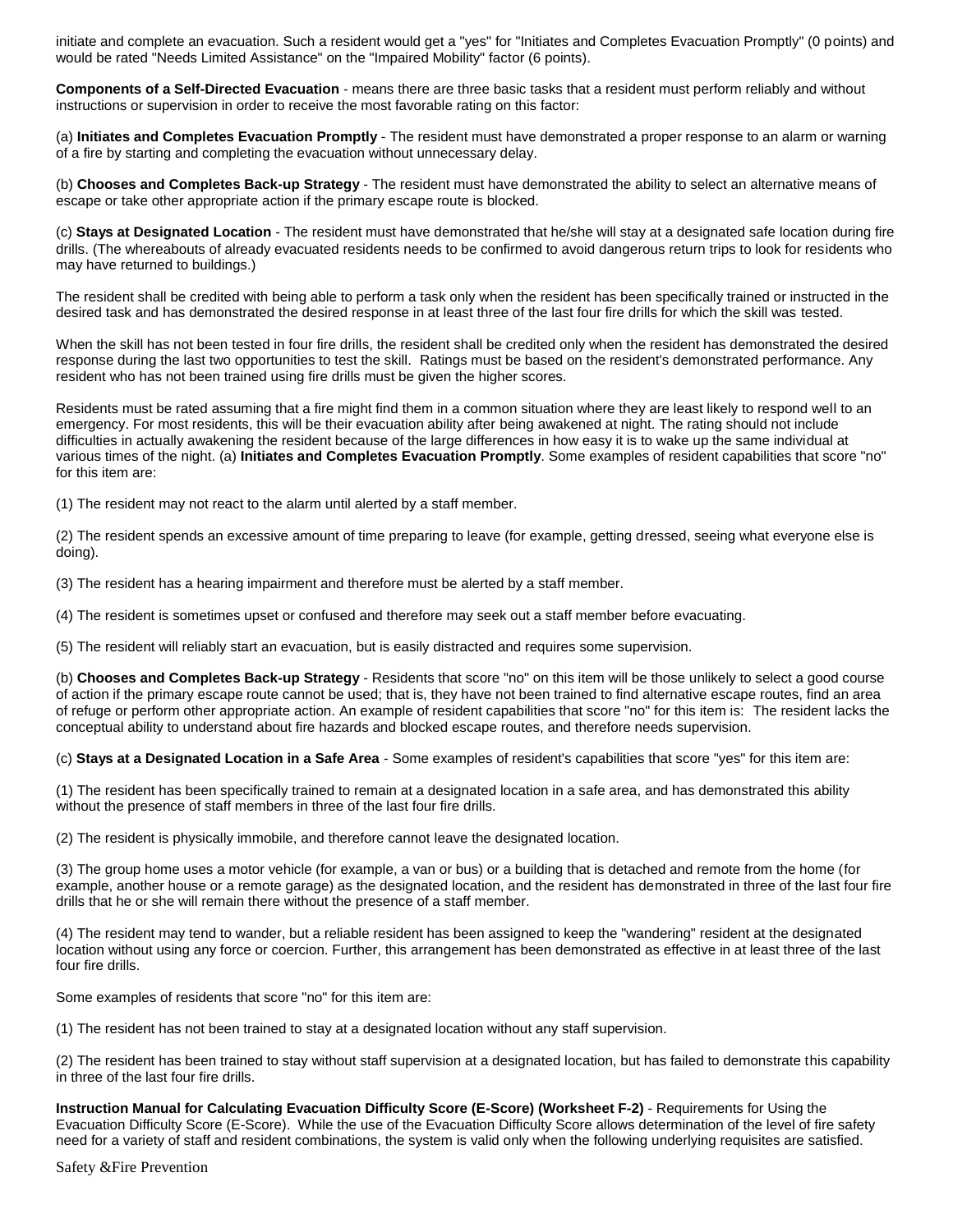(a) Has a Protection Plan Been Developed and Written and Have All Staff Members Counted in the Calculation of E-Scores Been Trained in its Implementation?

Regardless of the staff's everyday competencies, they cannot be relied on to innovate effective life safety actions under the extreme stress and time limitations of an actual fire emergency. Regardless of the building's protection features, staff must have a valid and practiced plan of action that can be immediately put into effect in an emergency. The protection plan should include the following features:

(1) a description of all available evacuation, escape and rescue routes and the procedures and techniques needed to evacuate all the residents using the various routes, and

(2) the fundamental knowledge about fire growth, containment and extinguishment needed to make reasonable judgments about action priorities and viable egress routes.

(b) Is the Total Available Staff at any Given Time Able to Handle the Individual Evacuation Needs of Each Resident Who May Be in the Board and Care Home?

In a well-protected building, it would be possible to have an E-Score which is passing in relation to the rating values for the fire protection features of the building, and still not have the total situation acceptable under this system. This would be the case where a resident is present who requires assistance from two staff members, but only one staff member is present. Thus, a facility must not only have a passing E-Score, but the situation must be such that every resident can be evacuated by available staff.

**Exception** : This requirement is waived when the following conditions are true:

(1) The building meets the criteria for impractical level of evacuation difficulty; and

(2) For any time when the question is answered "no":

a. The resident whose evacuation needs cannot be handled is in a bedroom or other room that provides adequate refuge from fire outside the room, and

b. There is at least one staff member present who can close the door to the room.

Example: A very heavy resident is in a building meeting the criteria for impractical level of evacuation difficulty with one staff member who cannot transfer the resident from his bed to his wheelchair. Although the staff member cannot meet all the resident's evacuation assistance needs, the problem arises only when the resident is in his bedroom and the bedroom provides adequate refuge.

(c) Can Every Staff Member Counted in the Calculation of E-Scores Participate Meaningfully in the Evacuation of Every Resident? For example, a staff member, due to his or her own disability, may be unable to assist one or more physically disabled residents and, therefore, cannot be included in the calculation of the E-Score. However, if a staff member's disability does not limit his or her ability to assist the residents, then the staff member may be included.

(d) Are All Staff Members Counted in the Calculation of E-Scores Required to Remain in the Dwelling Unit with Only the Exceptions Listed in the Instruction Manual?

The procedure described in this Appendix for calculating an Evacuation Difficulty Score is based upon the assumption that the facility is always staffed when residents are in the building except as described below. Un-staffed buildings, not covered by these Exceptions, may be assigned an evacuation capability level based on the demonstrated ability of the residents to meet the criteria of 21-1.3 without staff assistance.

#### The **Exceptions** are as follows:

(1) Residents who receive only the most favorable ratings on the Worksheet for Rating Residents may be present in the dwelling unit without the presence of staff members.

(2) A staff member may be at a location outside of the dwelling unit when his/her ability to respond to a fire emergency from the location is roughly equivalent to his/her response ability from within the dwelling unit. In determining equivalency, the regulatory authority should consider:

a. whether the alarm meets the minimum loudness criteria (see the Instruction Manual for Calculating Evacuation Difficulty Score) at the locations outside the dwelling unit or whether another staff member who is required to remain in the dwelling unit can immediately notify the outside staff member of a fire emergency;

b. travel time to the dwelling unit;

c. detection of fire cues (e.g., smoke, noises) from the locations outside the dwelling unit; and

d. whether the staff member will be immediately notified about which area has the fire emergency, if the outside staff member is required to report to fire emergencies in more than one dwelling unit or fire zone.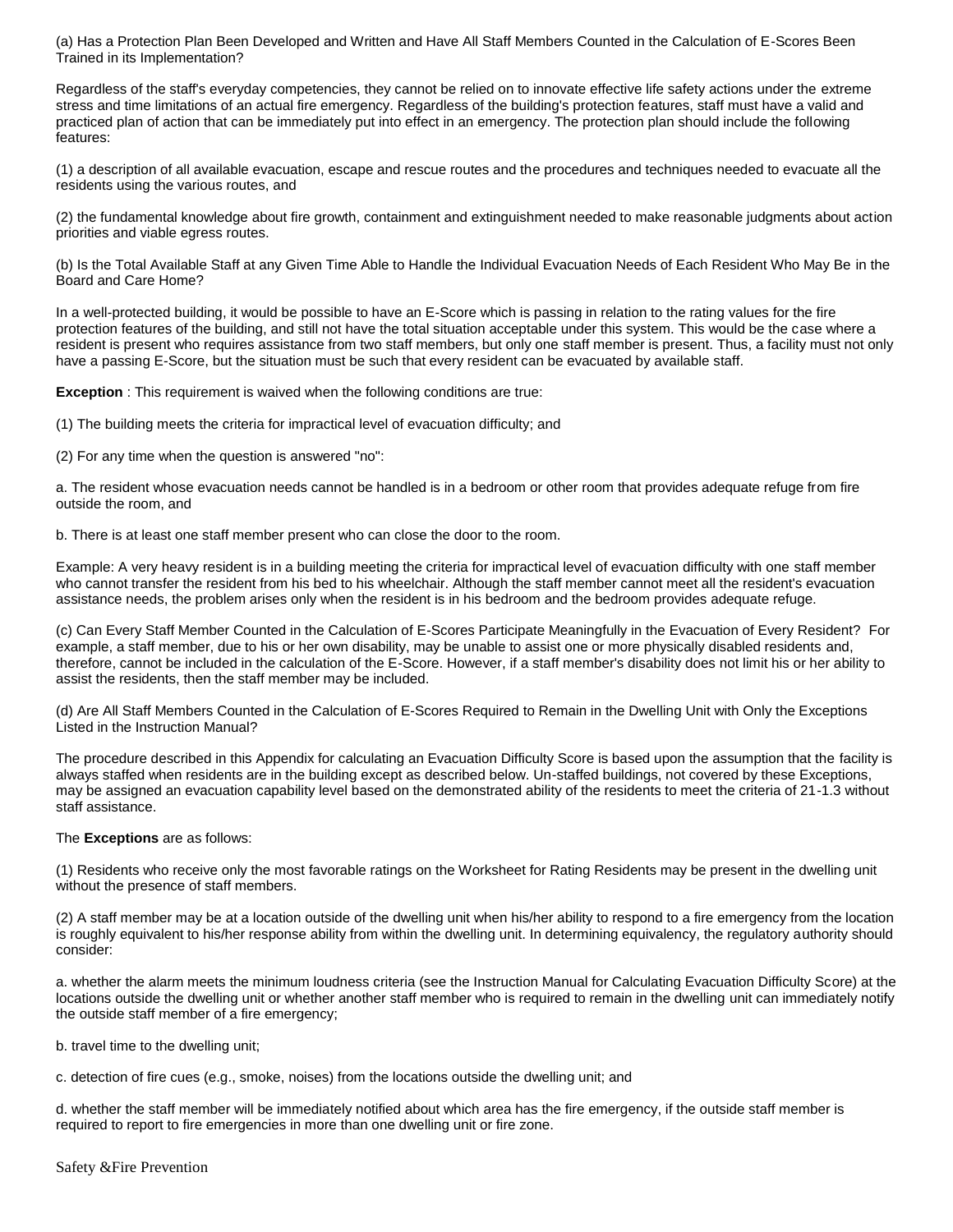The authority having jurisdiction can grant partial credit (not to exceed the Delay of Response score that the staff member would receive when required to remain in the dwelling unit) for staff members who are permitted to be at locations outside the dwelling unit, but who have an ability to respond promptly.

(e) Were at Least Six Fire Drills Conducted in the Last Year? Any home in operation for less than one year should have had as many fire drills as months of operation to meet the requirement for proper number of fire drills. (Requirement is for 12 drills the first year and six all other years.)

#### **Worksheet for Calculating the Evacuation Difficulty Score (E-Score) (Worksheet F-2)**

#### I. **Areas of Application of Evacuation Difficulty Score** -

(a) Small Facilities (housing not greater than 16 residents). The evacuation difficulty score is based on all of the housed residents and the available staff measured in accordance with the criteria for evaluating residents and staff in this instruction manual.

(b) Large Facilities (housing greater than 16 residents). The evacuation difficulty score may be calculated on the basis of individual fire/smoke zones. The procedure providing the better, i.e., (lower), evacuation difficulty score may be used. A fire/smoke zone is a portion of the building separated from all other portions of the building by building construction having at least 1-hour fire resistance and/or smoke barrier conforming to the requirement of Section 6-3 of the Life Safety Code for smoke barriers of at least 20-minute fire resistance. Zoning of the facility is also permitted in non-fire-resistive sprinklered buildings provided the construction separating one zone from another is sound and smoke resistant.

If a building is zoned, each zone shall be separately evaluated. Its evacuation difficulty score is based on the residents of that zone and the staff that is available to that zone in accordance with the staff availability criteria in this instruction manual.

When the area of application is by zone, a separate evaluation is to be made of zones that include common use spaces where the residents of more than one zone congregate for meals, recreation, or other purposes. In such cases, adjust the resident evacuation assistance scores as appropriate to reflect the needs residents would have under such conditions.

II. **Finding Staff Shift Score (Worksheet F-2B)** - If it is not obvious which time period has the highest E-Value, complete a separate worksheet for all candidate time periods and use the one having the highest E-Value.

**Alarm Effectiveness-** This factor concerns whether smoke detector-activated alarm devices are loud enough to dependably alert staff to a fire emergency. (a) Assured. To be rated "assured", the alarm shall be "easily noticeable" in all locations where staff are allowed to go, regardless of their ratings on the promptness of response factor. To be "easily noticeable" the alarm shall be a minimum of 55 dBA measured at ear level. However, in order to be "easily noticeable", the authority having jurisdiction may require the alarm to be louder than 55 dBA where background noise interferes with alarm audibility. For example, the alarm may need to be more than 55 dBA in order to be loud enough to be heard over the noise of washing machine in the laundry, a television in the living room, and so forth.

In addition, if there are staff who are allowed to sleep, the alarm shall be a minimum of 70 dBA measured at "pillow" level in any area where they may be asleep. The alarm must be activated by one or both of the following:

- 1. Smoke detectors.
- 2. Sprinkler system.

If the facility has smoke detectors meeting the requirements of Chapter 21, the smoke detectors must activate the alarm. If the facility has a sprinkler system whose fire safety properties are considered in the fire safety evaluation of the building, activation of the sprinkler system must activate the alarm.

(b) **Not Assured**. The alarm does not satisfy the conditions specified under "Assured". The loudness of the alarm is determined with doors, normally closed during the time period being rated, being closed, and with any other barriers that reduce the loudness of the alarms in place.

(c) **Staff Availability**. This factor concerns whether there are circumstances when staff may be less able to respond appropriately or may be delayed in their response to a fire emergency.

Staff members shall be included in the ratings only if they are required to remain within the residence,\* if they sleep less than 100 ft (30 m) from all locations in the portion of the facility being evaluated, and/or their travel time to any location in the portion of the facility being evaluated does not exceed 1 minute.

\***Exceptions** to this requirement are listed in the Requirements for Using the Evacuation Difficulty Index.

(a) **Standby or Asleep** - means that the staff member does not have specific duties that assure an immediate response to the alarm, but that the staff member is otherwise available to assist in a timely manner. This category includes live-in staff who may be asleep, showering, or otherwise unable to respond immediately.

(b) **Immediately Available** - means that the staff member is required to be available to offer immediate assistance, but is not required to remain in close proximity to the residents. For example, the staff member would be allowed to wash clothes or do bookkeeping.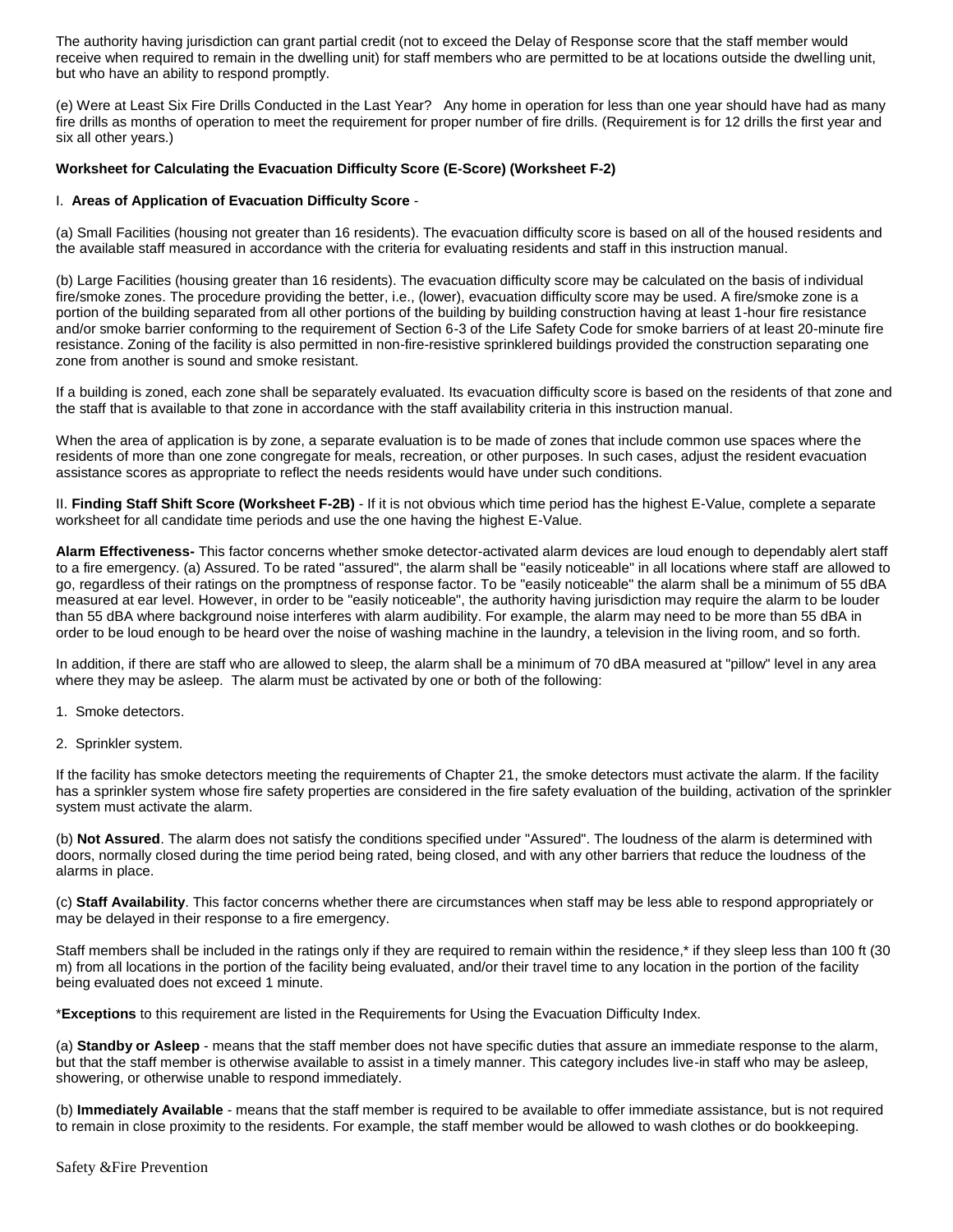(c) **Immediately Available and Close-by** - means that the staff member, in addition to satisfying the requirement for immediately available, is also required to remain in close proximity to the residents except for brief periods of time.

If the home is a large facility and has multiple fire/smoke zones, some staff may have responsibilities for residents outside the fire/smoke zone being evaluated. If their duties include rescue of residents in the fire zone being evaluated, they may be assigned partial or full promptness of response scores. The authority having jurisdiction shall assign the points based on the proximity of the staff members to the zone and the nature of their duties in a fire emergency. This credit will be given only if there is a smoke detection system that will alert the staff member and a system or procedure for promptly informing the staff member of the general location of the fire.

Residents may be assigned responsibilities similar to staff in assisting other residents during fire emergencies. The authority having jurisdiction may assign these residents up to 8 Promptness of Response points based on their capabilities and responsibilities.

#### III. **Finding the Home's Evacuation Difficulty Score (Worksheet F-2C).**

**Vertical Distance from Bedrooms to Exits** - This factor concerns the increased risk resulting from resident bedrooms that are located where residents must travel through another floor in order to get outside of the small dwelling. Certain critical terms are defined as follows:

**Direct Exit** - means that there is no more than one step between the inside of the dwelling and either (1) ground level outside or (2) a level area outside the dwelling that is at least 32 sq ft (3.0 sq m). This level area might be a porch or a stairway landing. When the vertical distance is greater than one step, a ramp may be used to satisfy this criterion.

**Vertical Distance -** refers to the greatest number of floors that separates any resident bedroom from its nearest direct exit.

(a) **All Bedrooms on Floors with Direct Exits** - means that every room where residents sleep is on a floor with at least one direct exit. Some examples of buildings that fall within this category follow:

(1) A one-story house without bedrooms in the basement, or

(2) A two-story house without bedrooms on the second floor, or

(3) A split-level house with direct exits at each level, or

(4) A two-story house with bedrooms on the second floor that has an exterior stairway from the second floor with a landing at the second floor which is greater than 32 sq ft (3.0 sq m).

(b) **Any Bedroom One Floor from Exit** - means that there is at least one room where residents sleep where the shortest vertical distance to a direct exit is one floor. Some examples of buildings that fall within this category follow:

(1) A two-story building with bedrooms on the second floor and/or the basement, or

(1) A one-story house where all the exits have stairs that lead to grade, without a landing, or porch of 32 sq ft (3.0 sq m).

(c) **Any Bedroom Two or More Floors from Exit** - means that there is at least one room where residents sleep where the shortest vertical distance to a direct exit is two or more floors. Some examples of buildings that fall within this category follow:

(1) A three-story house with bedrooms on the third floor and no exterior fire escape, or

(2) A three-story house with bedrooms on the third floor and a fire escape, but the landing to the fire escape is less than 32 sq ft (3.0 sq m). If the board and care home is located in an apartment house and the unit containing the group home requires ascending or descending stairs to go from any bedroom to the exit to the corridor, assign a score of 1.2 for Vertical distance from Bedrooms to Exits.

**Note:** This special scoring of this rare type of apartment is not noted on the Worksheet. In all other apartments, the score for Vertical Distance from Bedrooms to Exits - equals 1

**\*\*Forms and /or a copy of the adopted appendix f are available from the Department of Mental Health, Lewis Cass Building, Lansing, MI 48913, at cost. A copy of appendix f may also be obtained from the National Fire Protection Association Library, Battermarch Park, P. O. Box 9101, Quincy, Massachusetts 02269-9101, 1-800-344-3555. A prepaid fee may be required by the national fire protection association for a copy of appendix f. A price quote for copying of these pages may be obtained from the national fire protections association.**

### **Please return to the main menu to take the Safety & Fire Prevention Test**